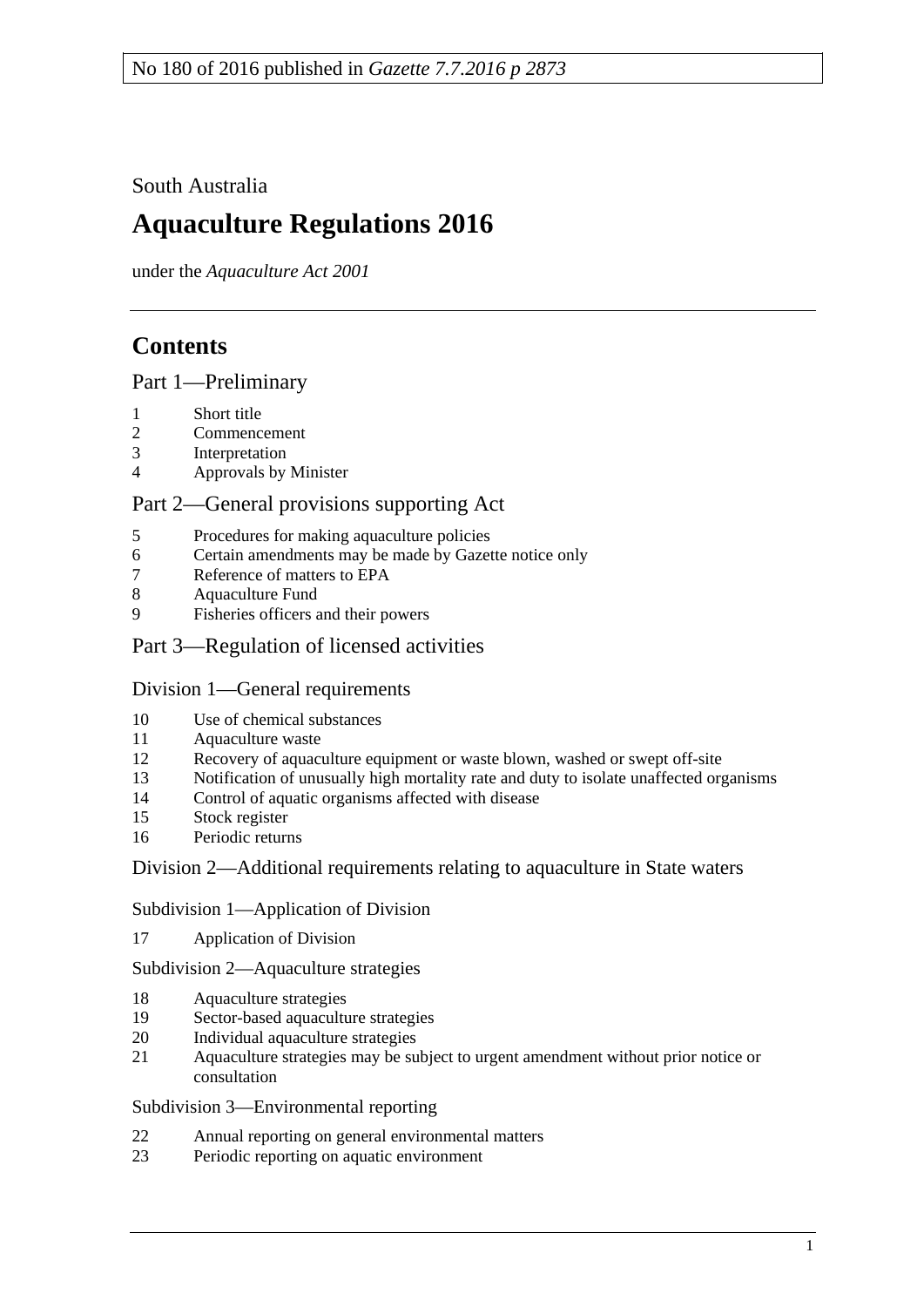#### Subdivision [4—Miscellaneous](#page-13-0)

- [Marking-off lease areas](#page-13-1)
- [Farming structures](#page-13-2)
- [Notification of escape of stock or damage that may lead to escape of stock](#page-14-0)
- [Notification of entanglement or confinement of protected animals](#page-15-0)

#### Division [3—Additional requirements relating to aquaculture not in State waters](#page-15-1)

- [Application of Division](#page-15-2)<br>29 Annual reporting on gen
- [Annual reporting on general environmental matters](#page-15-3)<br>30 Periodic reporting on aquatic environment
- [Periodic reporting on aquatic environment](#page-16-0)

#### Division [4—Exemptions from environmental reporting requirements](#page-17-0)

[Exemptions from environmental reporting requirements](#page-17-1)

#### Part [4—Division and amalgamation of lease areas and licence areas](#page-18-0)

- [Division of production lease area](#page-18-1)
- [Amalgamation of production lease areas](#page-19-0)
- [Division of licence area](#page-20-0)
- [Amalgamation of licence areas](#page-20-1)
- [Minister may require further information](#page-21-0)

#### Part [5—Miscellaneous](#page-21-1)

- [Classification of licences as category A, B, C or D and classification of variations of](#page-21-2)  [licence conditions as simple, standard or complex](#page-21-2)
- [Fee payable on grant of aquaculture licence](#page-22-0)
- [Annual fees for licences](#page-22-1)
- [Further fees](#page-23-0)
- [Waiver or refund of fees](#page-23-1)
- [Recovery of fees etc](#page-23-2)
- [Defects in applications](#page-23-3)
- [Exemption from requirement for licence under section 17 of Act](#page-23-4)

[Schedule](#page-24-0) 1—Fees

#### Schedule [2—Revocation and transitional provisions](#page-26-0)

#### Part 1—Revocation of *Aquaculture Regulations 2005*

Revocation of *[Aquaculture Regulations](#page-26-1) 2005*

#### Part 2—Transitional provisions

- [Interpretation](#page-27-0)
- [Use of chemical substances](#page-27-1)
- [Aquaculture strategies](#page-27-2)
- [Farming structures](#page-27-3)
- [Amalgamation of production](#page-27-4) lease areas
- [Classifications of licences and variations of licences to continue](#page-27-5)
- [Preserved provisions to continue for licences pending classification](#page-28-0)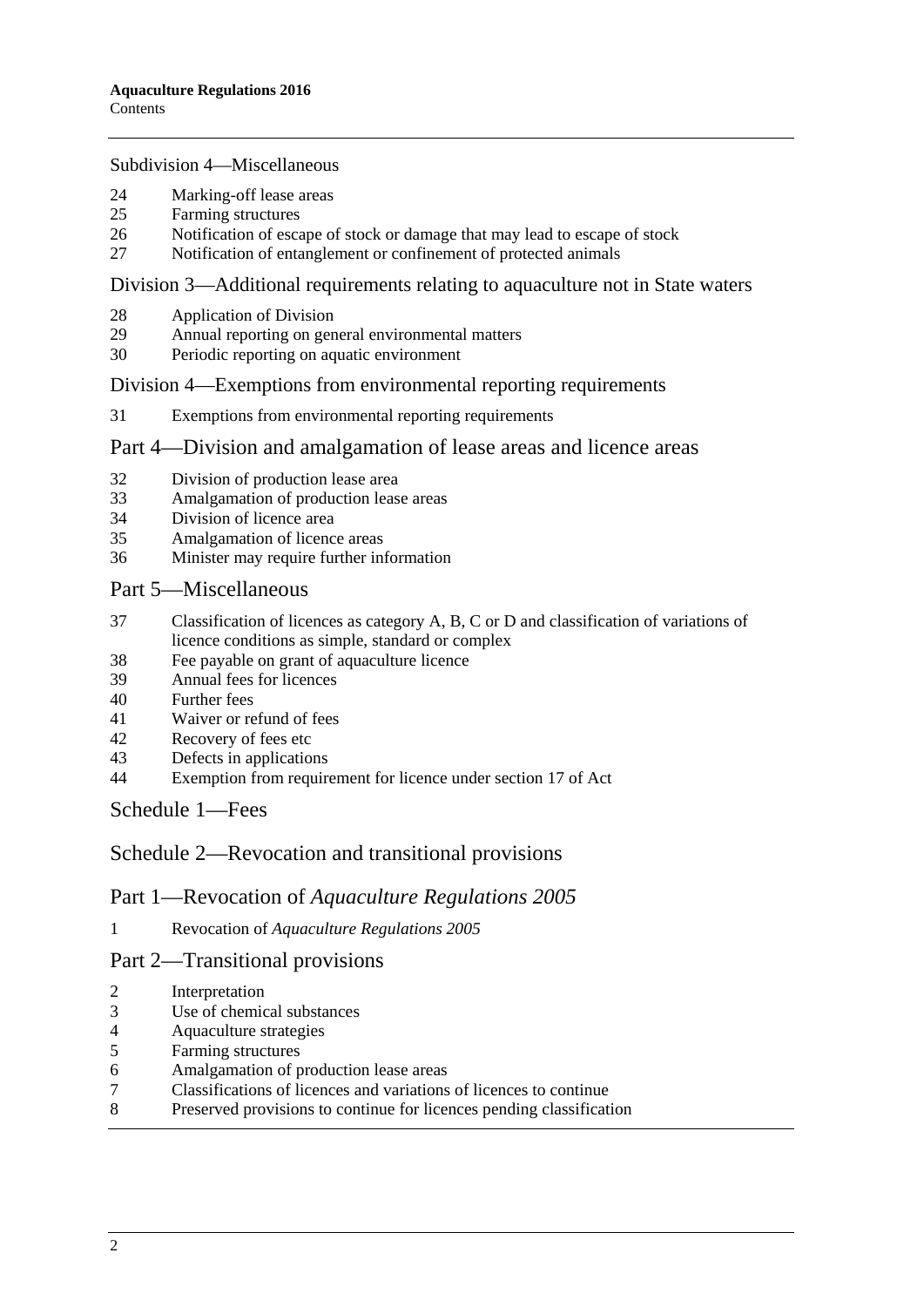# <span id="page-2-0"></span>**Part 1—Preliminary**

#### <span id="page-2-1"></span>**1—Short title**

These regulations may be cited as the *Aquaculture Regulations 2016*.

#### <span id="page-2-2"></span>**2—Commencement**

These regulations come into operation on the day on which they are made.

#### <span id="page-2-3"></span>**3—Interpretation**

(1) In these regulations, unless the contrary intention appears—

*abalone* means abalone (*Haliotis* spp.) of all species;

*accredited laboratory* means a laboratory accredited by the National Association of Testing Authorities and capable of detecting oxidised nitrogen, ammonia and soluble phosphorous at concentrations of 0.1 mg/L or less and total suspended solids at 5 mg/L or less;

*Act* means the *[Aquaculture Act](http://www.legislation.sa.gov.au/index.aspx?action=legref&type=act&legtitle=Aquaculture%20Act%202001) 2001*;

*aquaculture strategy* means a sector-based aquaculture strategy or an individual aquaculture strategy;

*aquaculture waste* means waste generated in the course of carrying on aquaculture, but does not include waste created by living aquatic organisms;

*category A licence*, *category B licence*, *category C licence* or *category D licence*—see [regulation](#page-21-2) 37;

*disease* includes any bacterium, virus, parasite, insect or other organism or agent capable of causing disease in animals or humans;

*finfish* means all members of the classes *Actinopterygii*, *Elasmobranchii* and *Myxini*;

*GDA94* means the *Geocentric Datum of Australia 1994* ;

*individual aquaculture strategy*—see [regulation](#page-11-0) 20;

*large marine vertebrates* means sharks, seals, sea lions, dolphins and whales;

*lease area* means the area of a lease described on the public register under section 80 of the Act;

*licence area* means the area of a licence described on the public register under section 80 of the Act;

*licensee* means the holder of an aquaculture licence;

*Minister's website* means a website determined by the Minister;

*prescribed wild caught tuna* means members of the genera *Allothunnus*, *Auxis*, *Euthunnus*, *Katsuwonus*, and *Thunnus* that have been taken from the wild;

*reporting day,* in relation to a licence, means—

- (a) in the case of a licence that authorises the farming of aquatic organisms that require regular feeding—31 January; or
- (b) in any other case—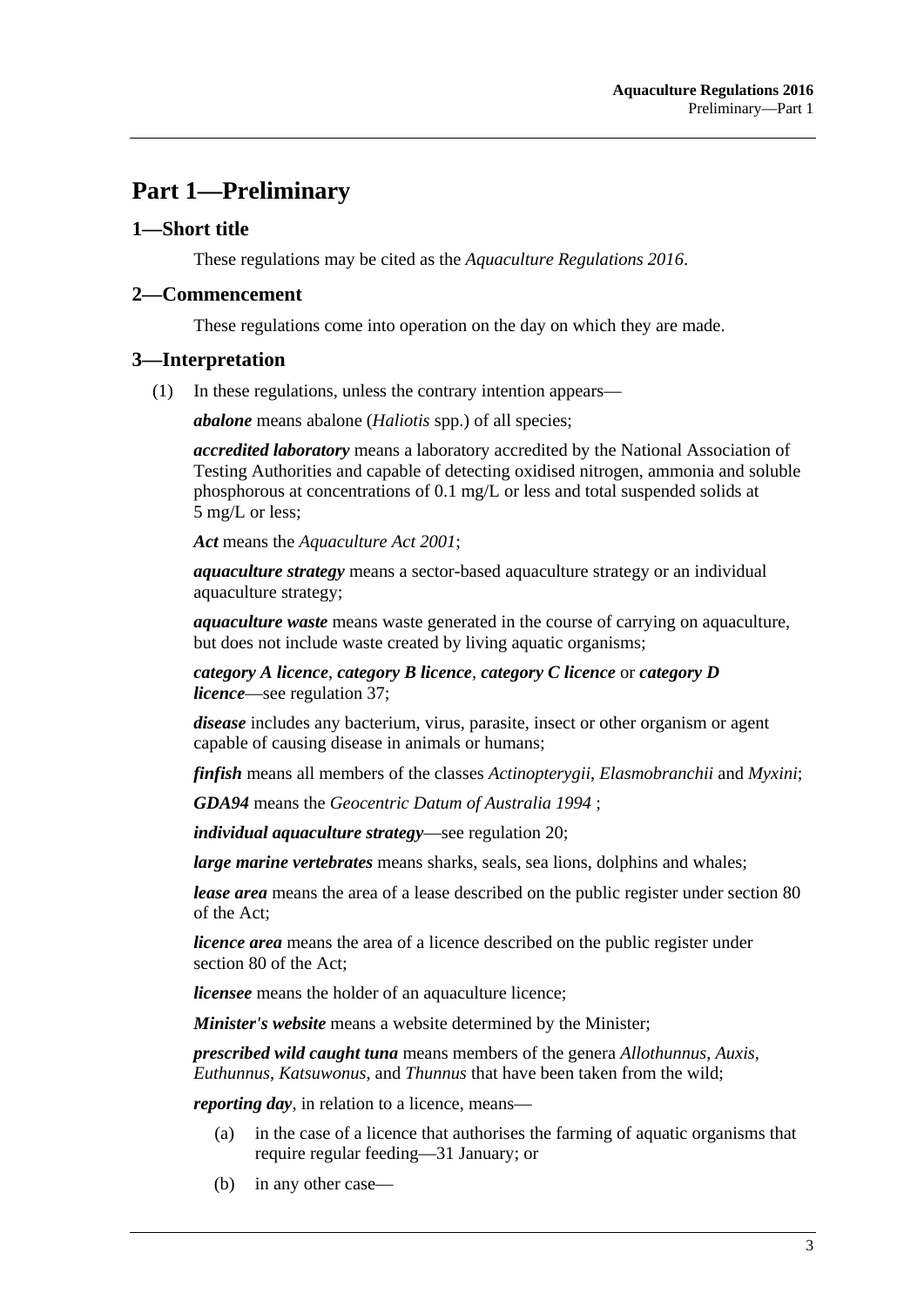- (i) the day approved as the reporting day by the Minister by condition of the licence or by notice in writing to the licensee; or
- (ii) if no such day has been approved—31 August;

*reporting year*, in relation to a licence, means—

- (a) if the licence authorises the farming of aquatic organisms that require regular feeding—a period of 12 months commencing on 1 December; or
- (b) in any other case—a period of 12 months commencing on 1 July;

*sea cage* means a floating farming structure used for aquaculture comprised of or incorporating a net;

*sector-based aquaculture strategy*—see [regulation](#page-10-2) 19;

*WGS84* means the *World Geodetic System 1984*;

*zone* means an aquaculture zone or an aquaculture exclusion zone.

- <span id="page-3-4"></span><span id="page-3-3"></span>(2) The mortality rate of aquatic organisms farmed under a licence will be taken to be *unusually high* if—
	- (a) in the case of a class of aquatic organisms for which the Minister has, by notice in the Gazette, specified a mortality percentage (when measured in a specified manner) for the purposes of this subregulation—at least that percentage of such aquatic organisms farmed under the licence has died as specified; or
	- (b) in any other case—it is at least 20% higher over a period of 24 hours than the usual average mortality rate for those organisms (being the mortality rate measured daily over the preceding 3 months).
- (3) The Minister may, by subsequent notice in the Gazette, vary or revoke a notice published in the Gazette under [subregulation](#page-3-3) (2)(a).

#### <span id="page-3-0"></span>**4—Approvals by Minister**

- (1) An approval given by the Minister under these regulations to a licensee may be subject to conditions.
- (2) A licensee must comply with the conditions of an approval given to the licensee by the Minister under these regulations.

Maximum penalty: \$10 000.

Expiation fee: \$1 000.

# <span id="page-3-1"></span>**Part 2—General provisions supporting Act**

#### <span id="page-3-2"></span>**5—Procedures for making aquaculture policies**

For the purposes of section  $12(4)(a)$  of the Act, the following bodies are prescribed:

- (a) Conservation Council of South Australia Incorporated;
- (b) Local Government Association of South Australia;
- (c) RecFishSA;
- (d) South Australian Aquaculture Council;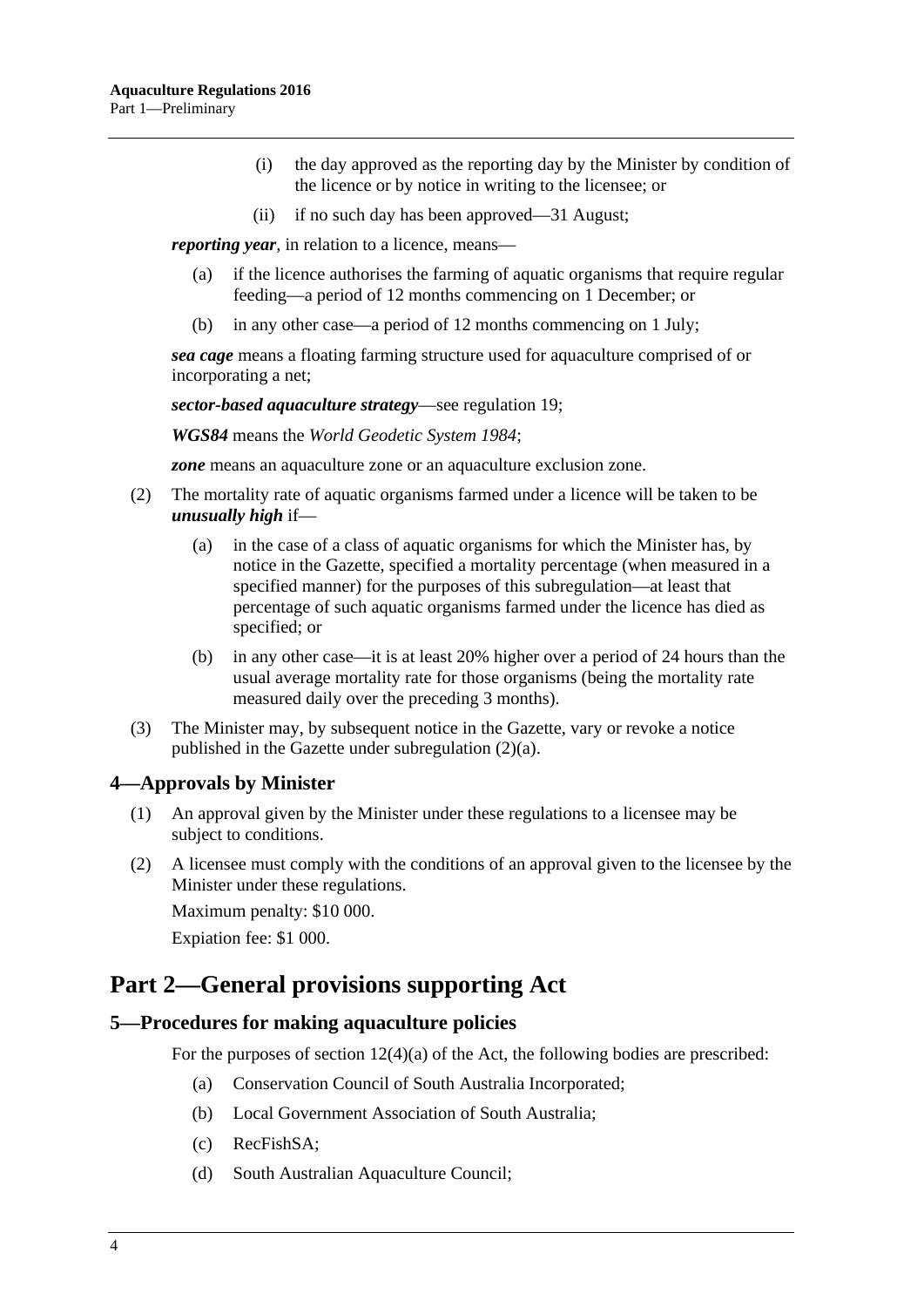- (e) South Australian Native Title Services Ltd;
- (f) Wildcatch Fisheries SA Incorporated;
- (g) if the aquaculture policy is expressed to apply only in relation to 1 or more zones or areas—
	- (i) any registered representatives of native title holders or claimants to native title in land comprising or forming part of a zone or area to which the policy applies; and
	- (ii) any person holding an aquaculture licence or aquaculture lease over an area comprising or forming part of a zone or area to which the policy applies; and
	- (iii) any regional NRM Board (within the meaning of the *[Natural](http://www.legislation.sa.gov.au/index.aspx?action=legref&type=act&legtitle=Natural%20Resources%20Management%20Act%202004)  [Resources Management Act](http://www.legislation.sa.gov.au/index.aspx?action=legref&type=act&legtitle=Natural%20Resources%20Management%20Act%202004) 2004*) responsible for a region comprising or forming part of a zone or area to which the policy applies; and
	- (iv) a person or body that, in the opinion of the Minister, promotes economic development in a region comprising or forming part of a zone or area to which the policy applies;
- (h) if the aquaculture policy is not expressed to apply only in relation to 1 or more zones or areas—all regional NRM Boards (within the meaning of the *[Natural Resources Management Act](http://www.legislation.sa.gov.au/index.aspx?action=legref&type=act&legtitle=Natural%20Resources%20Management%20Act%202004) 2004*).

#### <span id="page-4-0"></span>**6—Certain amendments may be made by Gazette notice only**

For the purposes of section  $14(1)(c)$  of the Act, the Minister may, if of the opinion that there is ambiguity as to the boundary of an aquaculture zone or aquaculture exclusion zone, remove the ambiguity by amending the policy by notice in the Gazette under that section.

#### <span id="page-4-1"></span>**7—Reference of matters to EPA**

For the purposes of section 59(3) of the Act, the prescribed period is 6 weeks.

#### <span id="page-4-2"></span>**8—Aquaculture Fund**

For the purposes of section 79(3) of the Act—

- (a) the prescribed percentage of fees (other than expiation fees) paid under the Act is 100%; and
- (b) the prescribed percentage of penalties recovered in respect of offences against the Act is 100%.

#### <span id="page-4-3"></span>**9—Fisheries officers and their powers**

For the purposes of section 82(2) of the Act, section 81(3)(a) of the *[Fisheries](http://www.legislation.sa.gov.au/index.aspx?action=legref&type=act&legtitle=Fisheries%20Management%20Act%202007)  [Management Act](http://www.legislation.sa.gov.au/index.aspx?action=legref&type=act&legtitle=Fisheries%20Management%20Act%202007) 2007* is to be read as follows:

> (a) the premises are used by a licensee for activities authorised by the licence; or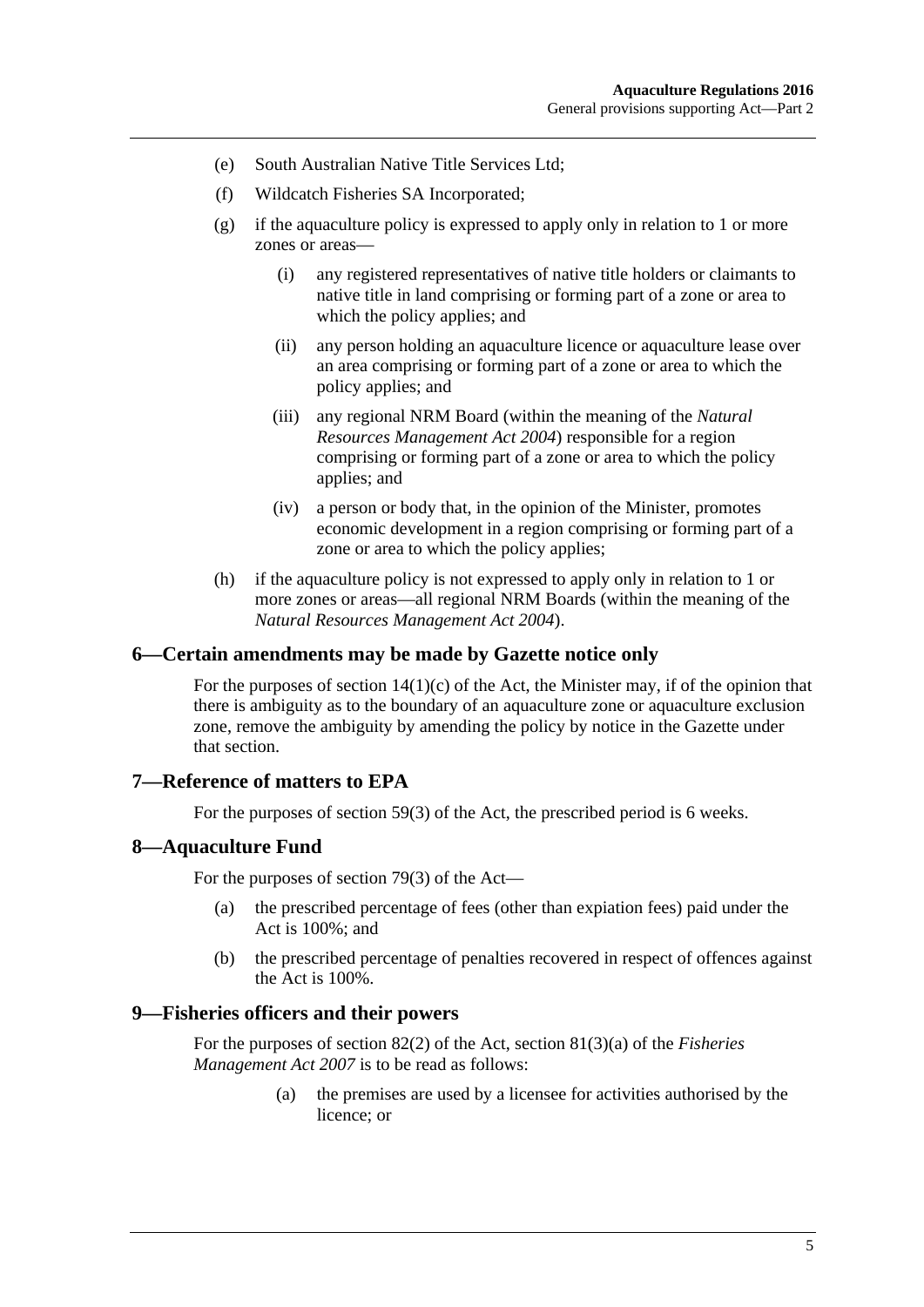# <span id="page-5-0"></span>**Part 3—Regulation of licensed activities**

# <span id="page-5-1"></span>**Division 1—General requirements**

#### <span id="page-5-5"></span><span id="page-5-2"></span>**10—Use of chemical substances**

- (1) Subject to [subregulation](#page-5-4) (2), a licensee must ensure that a chemical substance is not used for therapeutic or prophylactic purposes or as an antifoulant in the course of aquaculture carried on under the licence unless—
	- (a) in the case of a registered veterinary chemical product within the meaning of the *[Agricultural and Veterinary Products \(Control of Use\) Act](http://www.legislation.sa.gov.au/index.aspx?action=legref&type=act&legtitle=Agricultural%20and%20Veterinary%20Products%20(Control%20of%20Use)%20Act%202002) 2002*, the product is used in accordance with—
		- (i) the instructions on the approved label for the product within the meaning of that Act; or
		- (ii) a permit within the meaning of that Act; or
		- (iii) the written approval of the Minister after consultation with the Environment Protection Authority; or
	- (b) in any other case—the substance is used in accordance with the written approval of the Minister after consultation with the Environment Protection Authority.

<span id="page-5-6"></span>Maximum penalty: \$10 000.

Expiation fee: \$1 000.

- <span id="page-5-4"></span>(2) The restrictions under [subregulation](#page-5-5) (1) do not apply in relation to the use of a chemical substance for therapeutic or prophylactic purposes in circumstances of an emergency, provided that—
	- (a) a veterinary surgeon has prescribed the use of that substance in relation to the licensee's stock to avoid imminent stock loss in those circumstances; and
	- (b) the licensee has obtained the Minister's prior approval for the use of the substance in those circumstances.
- (3) In this regulation—

*antifoulant* means a chemical substance designed for application to water submerged surfaces to inhibit the growth of plants, animals or other organisms on those surfaces;

*veterinary surgeon* means a person registered as a veterinary surgeon under the *[Veterinary Practice Act](http://www.legislation.sa.gov.au/index.aspx?action=legref&type=act&legtitle=Veterinary%20Practice%20Act%202003) 2003*.

#### <span id="page-5-3"></span>**11—Aquaculture waste**

A licensee must ensure that—

(a) aquaculture waste does not cause an unsightly or offensive condition at the licence area; and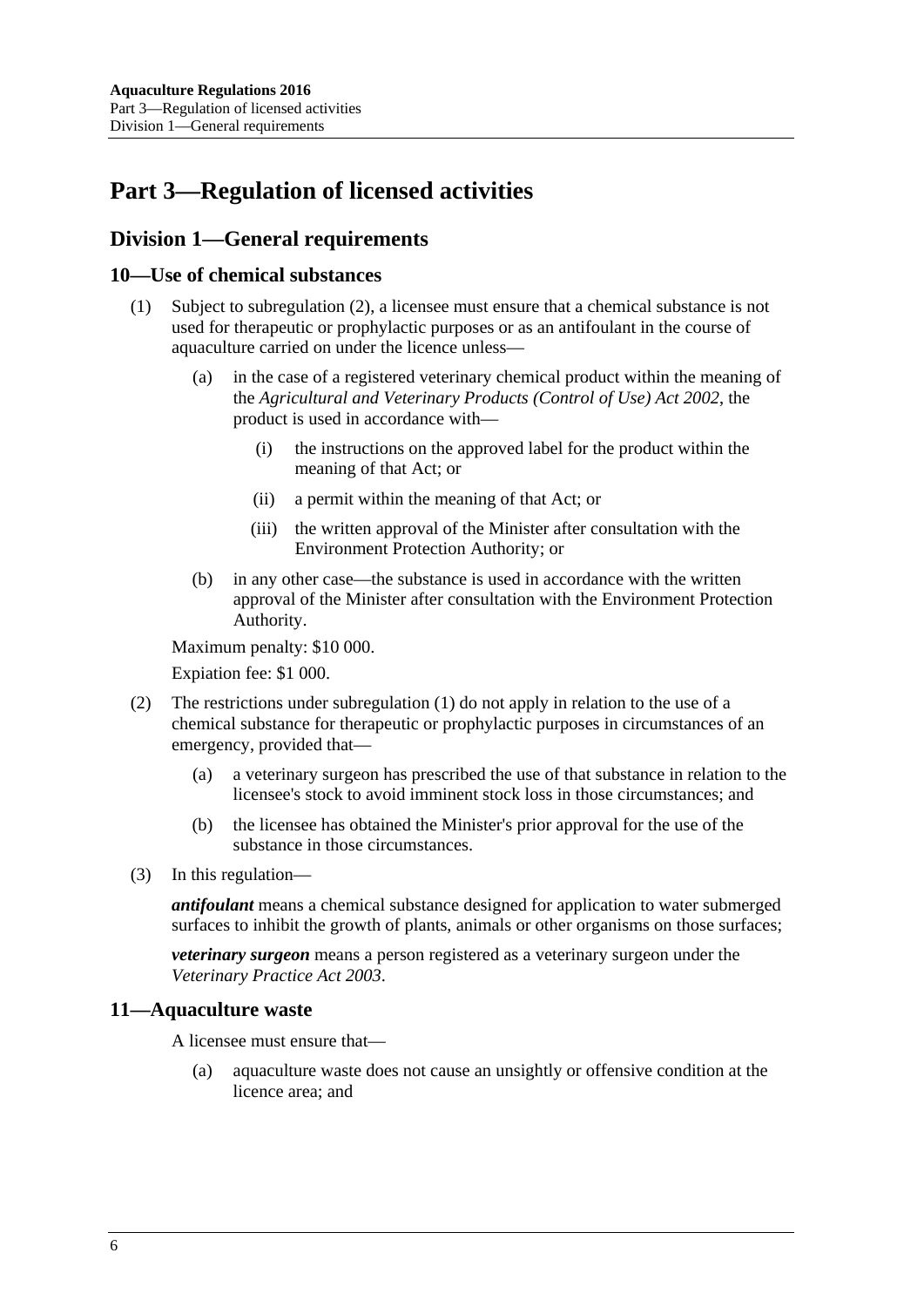(b) aquaculture waste is secured or treated in a manner designed to prevent it being blown, washed or swept off the licence area.

Maximum penalty: \$5 000.

Expiation fee: \$500.

### <span id="page-6-0"></span>**12—Recovery of aquaculture equipment or waste blown, washed or swept off-site**

<span id="page-6-2"></span>(1) A licensee must ensure that, if aquaculture waste or a farming structure or any other aquaculture equipment used to secure, anchor or mark the position of a farming structure, is blown, washed or swept off the licence area, the waste, structure or equipment is recovered as soon as practicable but in any event within 7 days.

Maximum penalty: \$5 000.

Expiation fee: \$500.

(2) A licensee or some other person carrying on aquaculture under the licence must, on request by a person authorised in writing by the Minister, remove aquaculture waste or a farming structure or any other aquaculture equipment that has not been recovered (as required under [subregulation](#page-6-2) (1)) and deal with it as requested.

Maximum penalty: \$5 000.

Expiation fee: \$500.

## <span id="page-6-1"></span>**13—Notification of unusually high mortality rate and duty to isolate unaffected organisms**

- <span id="page-6-5"></span><span id="page-6-3"></span>(1) If the mortality rate for aquatic organisms farmed under a licence is unusually high (see [regulation](#page-3-4) 3(2)) and the licensee knows, or ought reasonably to know, that the organisms are or may be affected with a disease, the licensee must take the following action:
	- (a) the licensee must, immediately after becoming aware of the unusually high mortality rate, notify the Minister, by telephone call to the number provided to the licensee for the purpose, of that fact and of as many of the prescribed details as are known at the time of the notification;
	- (b) the licensee must, as soon as practicable after making the telephone call—
		- (i) take all reasonable measures to isolate aquatic organisms apparently affected from aquatic organisms not apparently affected; and
		- (ii) give the Minister notice in writing of the prescribed details.

<span id="page-6-4"></span>Maximum penalty: \$10 000.

Expiation fee: In the case of an offence against [paragraph](#page-6-3) (a) or [\(b\)\(ii\)—](#page-6-4)\$1 000.

(2) In this regulation—

*prescribed details*, in relation to the mortality rate of aquatic organisms farmed under a licence, means—

- (a) the licence number;
- (b) the name of the species of aquatic organisms;
- (c) the number or biomass (or an estimate of the number or biomass) of aquatic organisms that have died;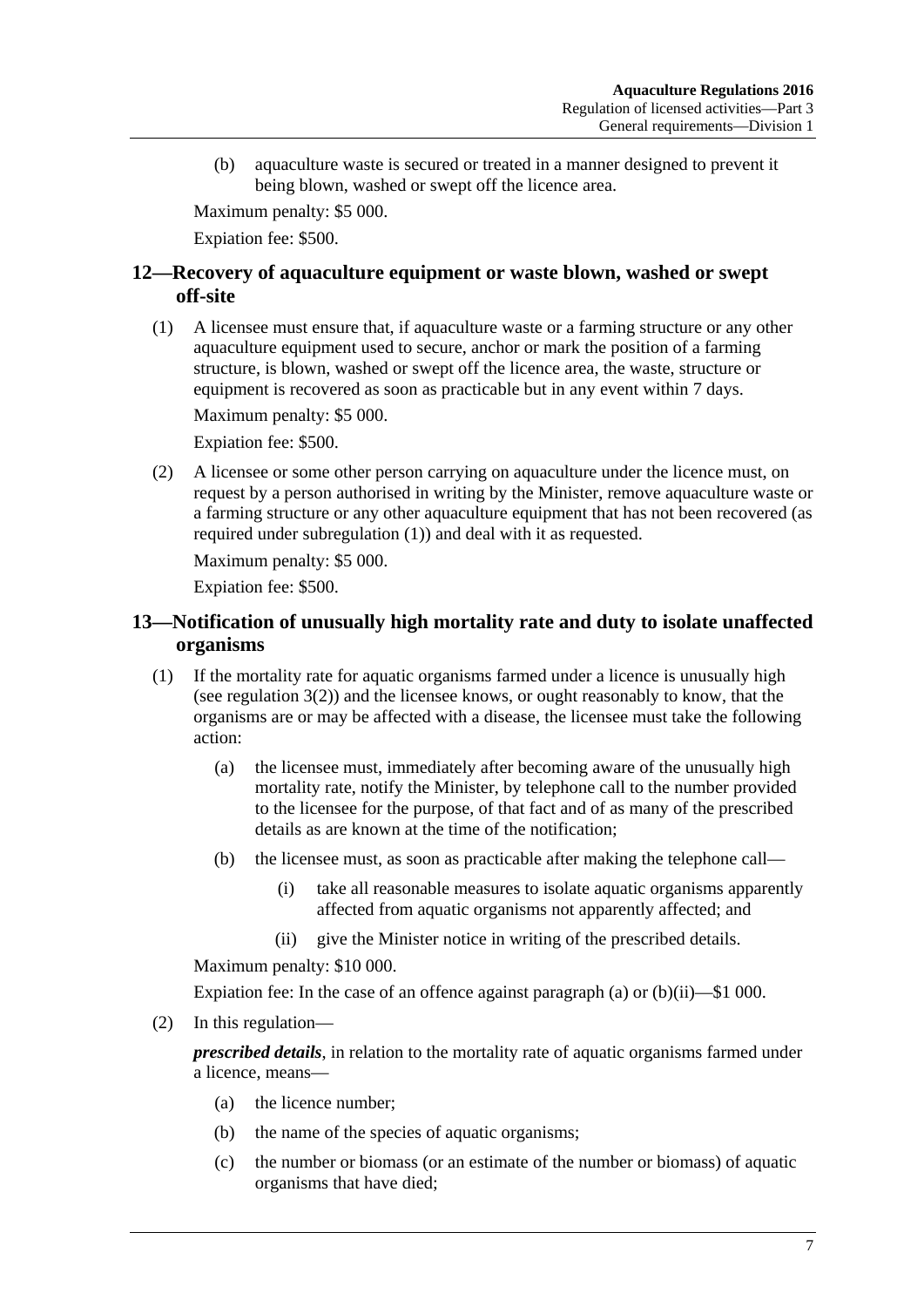- (d) details of any clinical signs observable in the organisms prior to death;
- (e) the number or biomass (or an estimate of the number or biomass) of aquatic organisms that show similar clinical signs but have not died;
- (f) any known or suspected cause of death;
- (g) details of the measures taken to control or eradicate the disease;
- (h) details of all measures taken to isolate aquatic organisms apparently affected from aquatic organisms not apparently affected;
- (i) details of any other circumstances known or suspected to be contributing factors such as extreme weather conditions, power failures, poor water quality or water temperature.
- (3) For the purposes of [subregulation](#page-6-5) (1), if the cause of an unusually high mortality rate for aquatic organisms farmed under a licence is not immediately apparent, the licensee will be taken to know that the aquatic organisms may be affected with a disease.

#### <span id="page-7-0"></span>**14—Control of aquatic organisms affected with disease**

(1) If a licensee knows, or ought reasonably to know, that an aquatic organism proposed to be introduced into the licence area is or may be affected with a disease, the licensee must ensure that the aquatic organism is not introduced into the licence area without the prior written approval of the Minister.

Maximum penalty: \$10 000.

- (2) If a licensee knows, or ought reasonably to know, that an aquatic organism being farmed under the licence is or may be affected with a disease, the licensee must ensure that the aquatic organism is not removed from the licence area unless—
	- (a) it is removed for testing for disease; or
	- (b) it is removed for disposal (other than disposal by sale or supply to another person); or
	- (c) it is removed in accordance with the written approval of the Minister obtained by the licensee.

Maximum penalty: \$10 000.

(3) For the purposes of this regulation, if the mortality rate for aquatic organisms farmed under a licence is unusually high (see [regulation](#page-3-4)  $3(2)$ ) and the cause is not immediately apparent, the licensee will be taken to know that the aquatic organisms may be affected with a disease.

#### <span id="page-7-1"></span>**15—Stock register**

(1) A licensee must maintain a stock register in accordance with this regulation. Maximum penalty: \$5 000.

Expiation fee: \$315.

- (2) The stock register must contain (in a clear and legible form)—
	- (a) the following information in respect of aquatic organisms supplied to the licensee: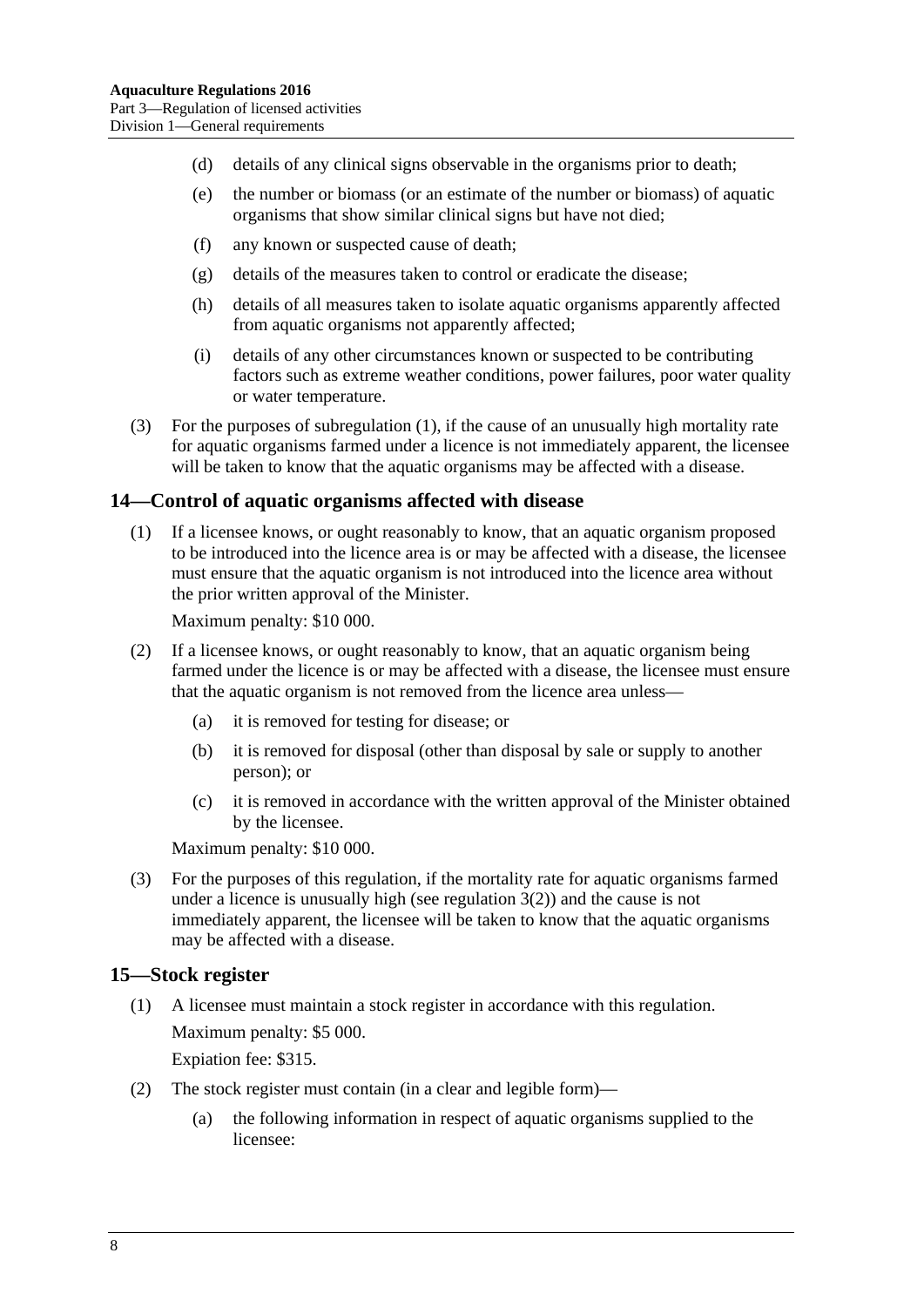- (i) the date on which the aquatic organisms were received by the licensee;
- (ii) the name and address of the person who supplied the aquatic organisms;
- (iii) the species of aquatic organisms;
- (iv) the number or biomass of aquatic organisms received;
- (v) the age or developmental stage of the aquatic organisms when received;
- (vi) details identifying the place at which the aquatic organisms were last reared before supply or the place at which the aquatic organisms were collected; and
- (b) the following information in respect of aquatic organisms collected by the licensee:
	- (i) details identifying the authority within the meaning of the *[Fisheries](http://www.legislation.sa.gov.au/index.aspx?action=legref&type=act&legtitle=Fisheries%20Management%20Act%202007)  [Management Act](http://www.legislation.sa.gov.au/index.aspx?action=legref&type=act&legtitle=Fisheries%20Management%20Act%202007) 2007* under which the aquatic organisms were collected;
	- (ii) the date the aquatic organisms were collected;
	- (iii) details identifying the place at which the aquatic organisms were collected;
	- (iv) the species of aquatic organisms;
	- (v) the number or biomass of aquatic organisms collected; and
- <span id="page-8-0"></span>(c) the following information in respect of the movement of aquatic organisms from the licensee's licence area to another licence area (whether or not the 2 licence areas are occupied by the same licensee):
	- (i) the date of the movement of the aquatic organisms;
	- (ii) the name and address of the licensee receiving the aquatic organisms;
	- (iii) the species and the number or biomass of the aquatic organisms; and
- (d) the following information in respect of the supply of aquatic organisms by the licensee to another person (other than in circumstances referred to in [paragraph](#page-8-0) (c)):
	- (i) the date on which the aquatic organisms were supplied;
	- (ii) the name and address of the person to whom the aquatic organisms were supplied;
	- (iii) the species and the number or biomass of the aquatic organisms; and
- (e) the following information in respect of aquatic organisms that have died in the course of aquaculture carried on by the licensee:
	- (i) the species of aquatic organisms;
	- (ii) the date (or an estimate of the date) the aquatic organisms died;
	- (iii) the number or biomass (or an estimate of the number or biomass) of aquatic organisms that have died;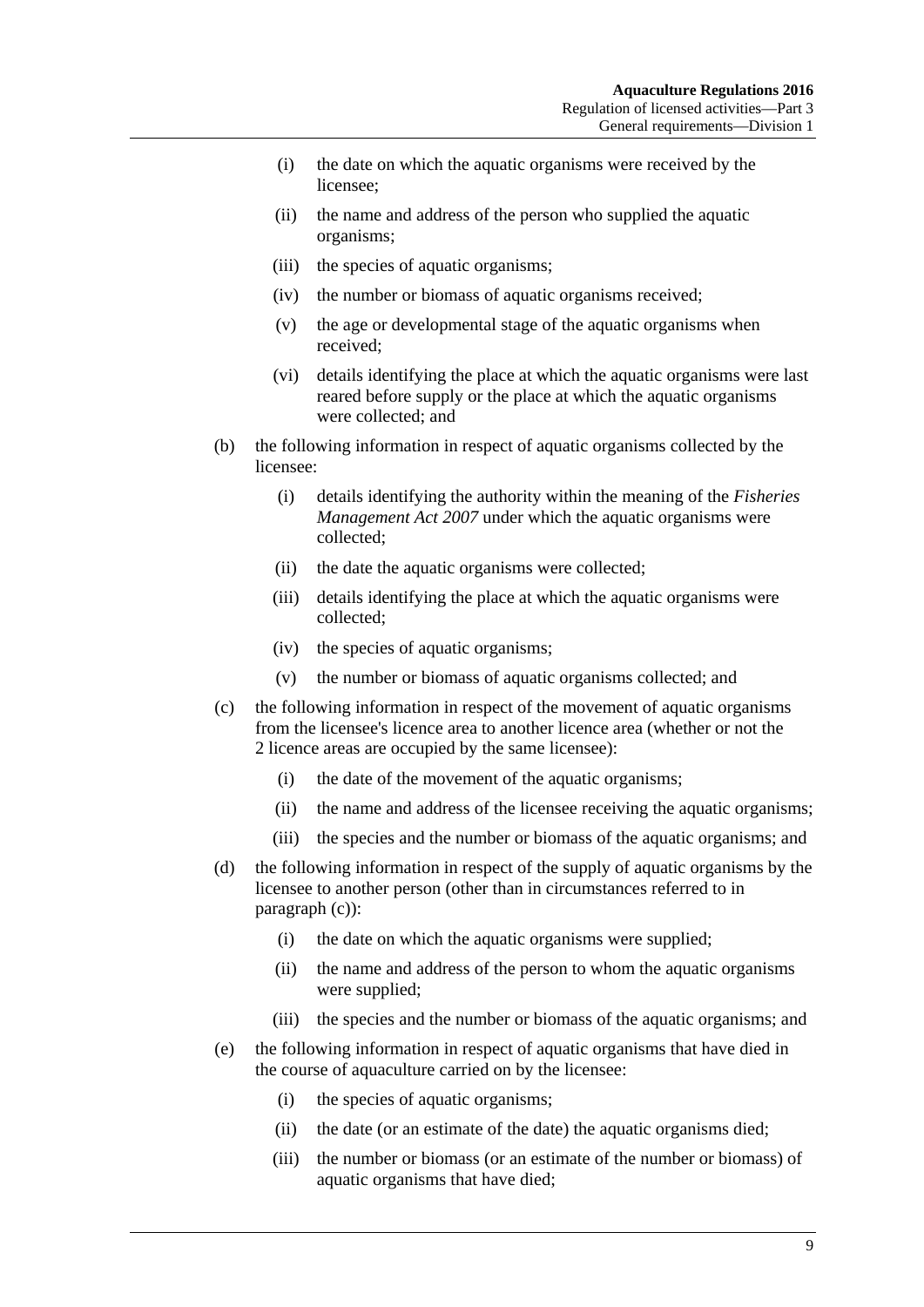- (iv) the age or developmental stage of the aquatic organisms at death;
- (v) the date on which the aquatic organisms were last checked;
- (vi) a description of how and where the aquatic organisms were disposed of; and
- (f) details of treatment administered for therapeutic or prophylactic purposes to aquatic organisms kept under the licence including—
	- (i) the reasons for the treatment; and
	- (ii) the dates on which the treatment was administered; and
	- (iii) the name (including trade or patent name) of each substance used as part of the treatment and the dosages or amounts administered; and
	- (iv) information that identifies the aquatic organisms that received treatment by reference to tank or cage number or by other means.
- (3) A record required to be entered in the stock register must, subject to [subregulation](#page-9-4) (4), be entered within 7 days after the event to which it relates.
- <span id="page-9-4"></span>(4) However, if a licensee has notified the Minister of an unusually high mortality rate under [regulation](#page-6-1) 13, the Minister may require the licensee to update the stock register as required within 24 hours after the notification.
- (5) A record entered in the stock register must be retained for 5 years from the date on which it was entered.
- (6) A person who is required to keep a record under this regulation must, at the request of a person authorised in writing by the Minister, produce the record for inspection.

#### <span id="page-9-0"></span>**16—Periodic returns**

A licensee must, on a date or dates determined by the Minister in each year, provide the Minister with a periodic return containing such information as the Minister requires in the manner and form determined by the Minister.

Maximum penalty: \$5 000.

Expiation fee: \$500.

# <span id="page-9-1"></span>**Division 2—Additional requirements relating to aquaculture in State waters**

#### <span id="page-9-2"></span>**Subdivision 1—Application of Division**

#### <span id="page-9-3"></span>**17—Application of Division**

This Division applies to aquaculture leases and to aquaculture licences authorising aquaculture in an area comprised of State waters or State waters and adjacent land within the meaning of the *[Harbors and Navigation Act](http://www.legislation.sa.gov.au/index.aspx?action=legref&type=act&legtitle=Harbors%20and%20Navigation%20Act%201993) 1993*.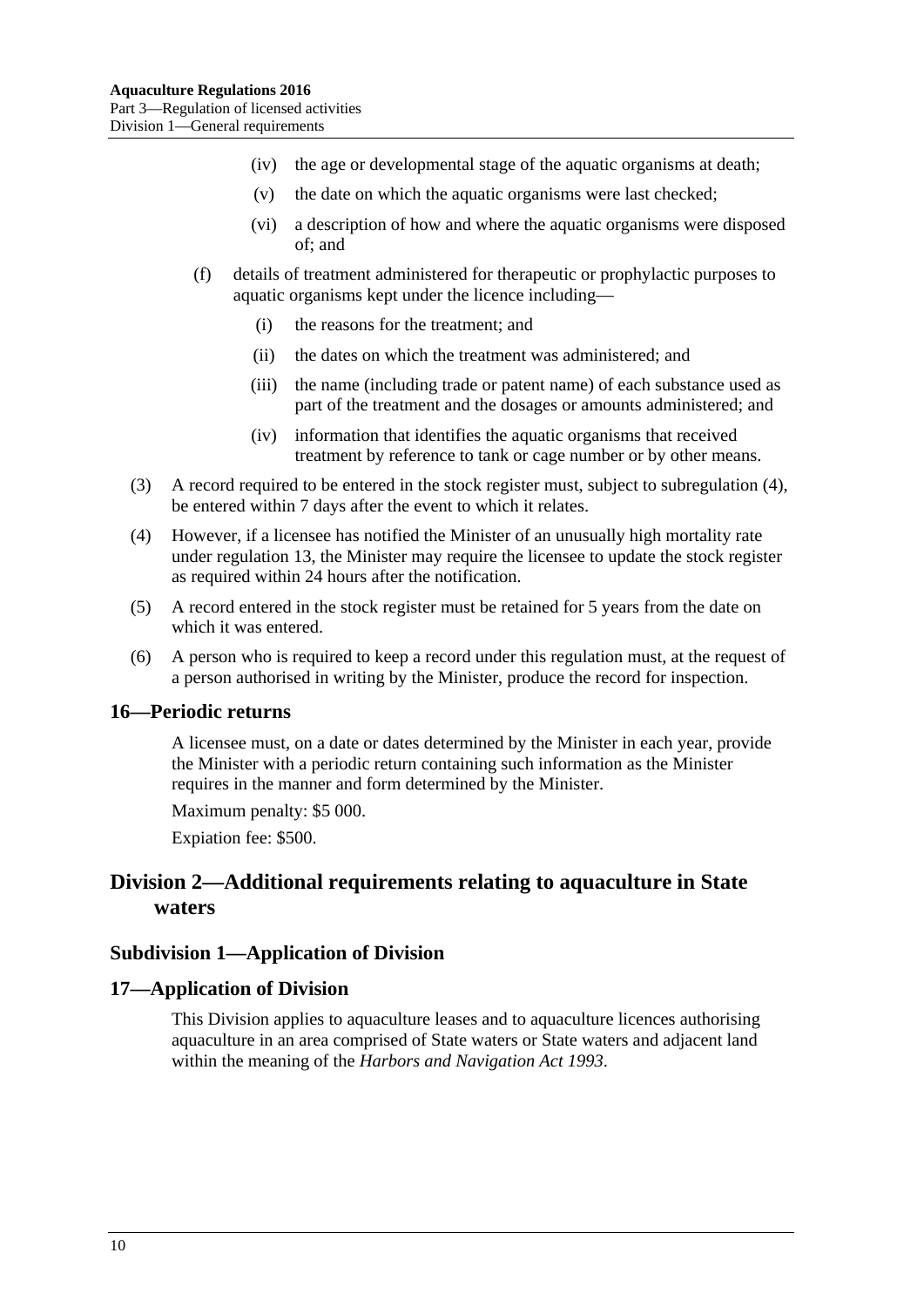### <span id="page-10-0"></span>**Subdivision 2—Aquaculture strategies**

#### <span id="page-10-1"></span>**18—Aquaculture strategies**

(1) A licensee must ensure that activities under the licence conform with a sector-based aquaculture strategy adopted by the licensee, or an individual aquaculture strategy approved in relation to the licensee by the Minister, under this Subdivision.

Maximum penalty: \$10 000.

- (2) An aquaculture strategy—
	- (a) must specify the licensee, or class of licensee (by reference to a particular industry sector), to which the strategy applies; and
	- (b) must specify any 1 or more of the following strategies that are to apply to the licensee or class of licensee in the course of aquaculture carried on under the licence:
		- (i) a strategy for maintaining farming structures and other aquaculture equipment;
		- (ii) a strategy for avoiding or minimising—
			- (A) disease or escape of aquaculture stock; or
			- (B) adverse impacts on, or adverse interactions with seabirds or large marine vertebrates;
		- (iii) a response plan for dealing with—
			- (A) the escape of aquaculture stock; or
			- (B) adverse impacts on, or adverse interactions with, seabirds or large marine vertebrates;
		- (iv) a strategy for dealing with dead aquaculture stock in or around farming structures or elsewhere in the licence area;
		- (v) a strategy for inspections or monitoring by the licensee of the licence area;
		- (vi) a strategy for dealing with any other matter considered appropriate by the Minister; and
	- (c) must specify whether [regulation](#page-14-0) 26 or [27](#page-15-0) apply in relation to the licensee or class of licensee; and
	- (d) may include any other matter considered appropriate by the Minister.

#### <span id="page-10-2"></span>**19—Sector-based aquaculture strategies**

- (1) The Minister may publish, on the Minister's website, an aquaculture strategy that applies to a particular class of licensee (a *sector-based aquaculture strategy*).
- (2) If a sector-based aquaculture strategy is in place, each licensee who belongs to the class of licensee to which it applies must adopt the sector-based aquaculture strategy.
- <span id="page-10-3"></span>(3) Subject to [regulation](#page-11-1) 21, a sector-based aquaculture strategy may be amended—
	- (a) following consultation with the relevant industry sector and any public authority likely to be affected by the strategy; and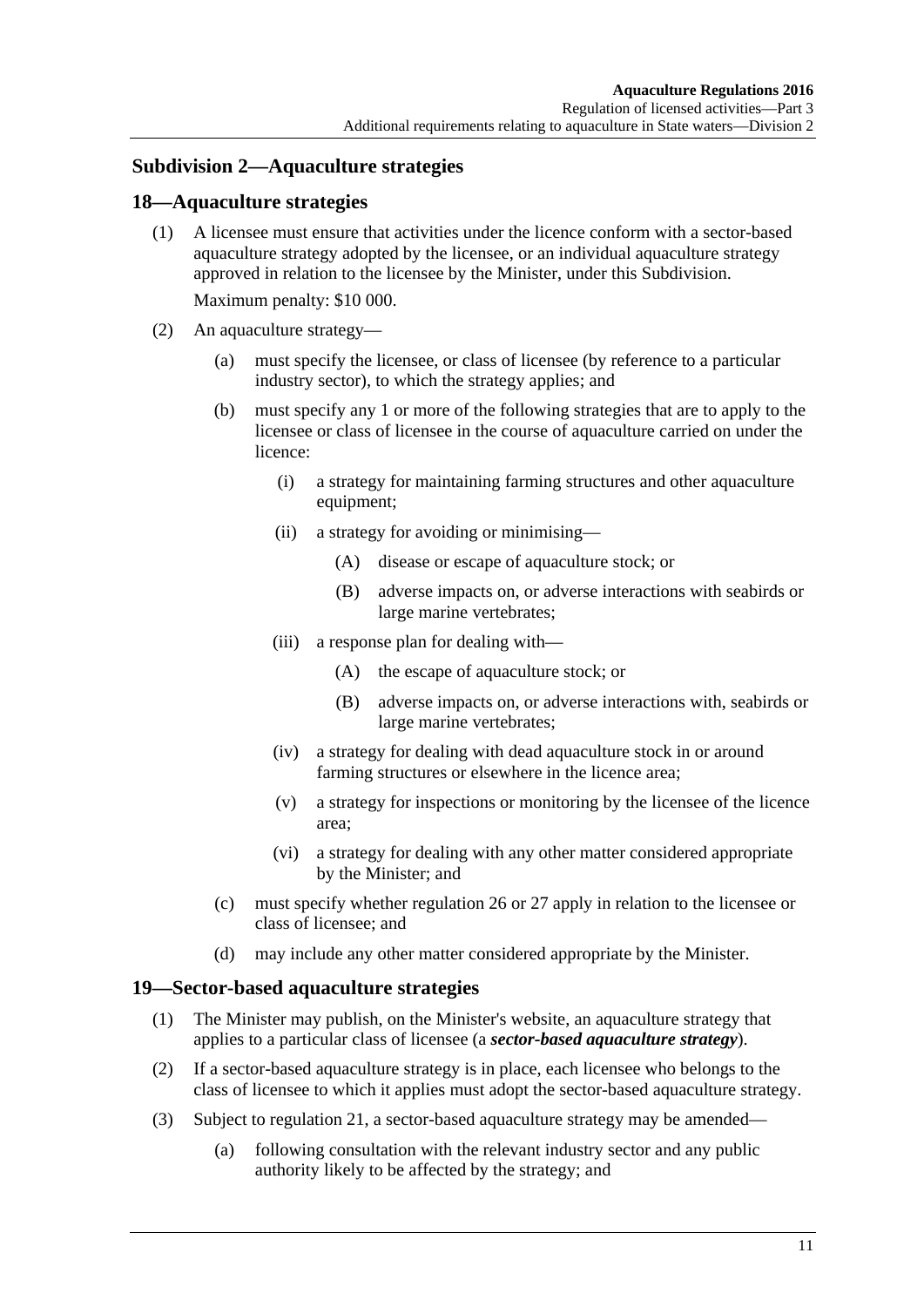- (b) by publishing the amendment on the Minister's website.
- (4) An amendment under [subregulation](#page-10-3) (3) of a sector-based strategy is taken to be adopted by each licensee who belongs to the class of licensee to which the strategy applies and to form part of his or her sector-based aquaculture strategy on its publication or at such later date as may be specified on the Minister's website.

#### <span id="page-11-0"></span>**20—Individual aquaculture strategies**

- (1) If a sector-based aquaculture strategy is not in place in relation to an industry sector to which a licensee belongs, the licensee must have an aquaculture strategy approved by the Minister (an *individual aquaculture strategy*).
- (2) Subject to [regulation](#page-11-1) 21, if, at any time, the Minister is not satisfied as to the adequacy of an individual aquaculture strategy, the Minister may require the strategy to be amended and resubmitted for approval within a specified period in a modified form (which may be specified by the Minister).
- (3) If a licensee fails to resubmit a strategy as required, the licensee is guilty of an offence.

Maximum penalty: \$5 000.

Expiation fee: \$500.

(4) Before requiring an individual aquaculture strategy to be resubmitted, the Minister must give the licensee written notice of the proposed action, inviting the licensee to make written submissions in relation to the proposed action within a period specified in the notice (being not less than 14 days from the day on which the notice is given to the licensee).

#### <span id="page-11-1"></span>**21—Aquaculture strategies may be subject to urgent amendment without prior notice or consultation**

- <span id="page-11-2"></span>(1) If the Minister is of the opinion that action needs to be taken without delay in order to avoid, remedy or mitigate an adverse effect on the environment resulting from farming practices or other conduct by licensees, the Minister may, despite [regulation](#page-10-2) 19 or [20,](#page-11-0) by notice published on the Minister's website, declare that specified licensees to whom the declaration applies—
	- (a) must discontinue, or not commence—
		- (i) specified farming practices or other specified conduct; or
		- (ii) the use of specified aquaculture equipment; or
	- (b) must take specified action in a specified manner,

in the course of aquaculture carried on under the licence.

- (2) A declaration under [subregulation](#page-11-2) (1)—
	- (a) takes effect on its publication on the Minister's website or at such later date as may be specified in the declaration; and
	- (b) remains in place according to its terms for a specified period not exceeding 12 months; and
	- (c) while in place, is taken to be adopted by, and form part of an aquaculture strategy of, each licensee to whom the declaration applies.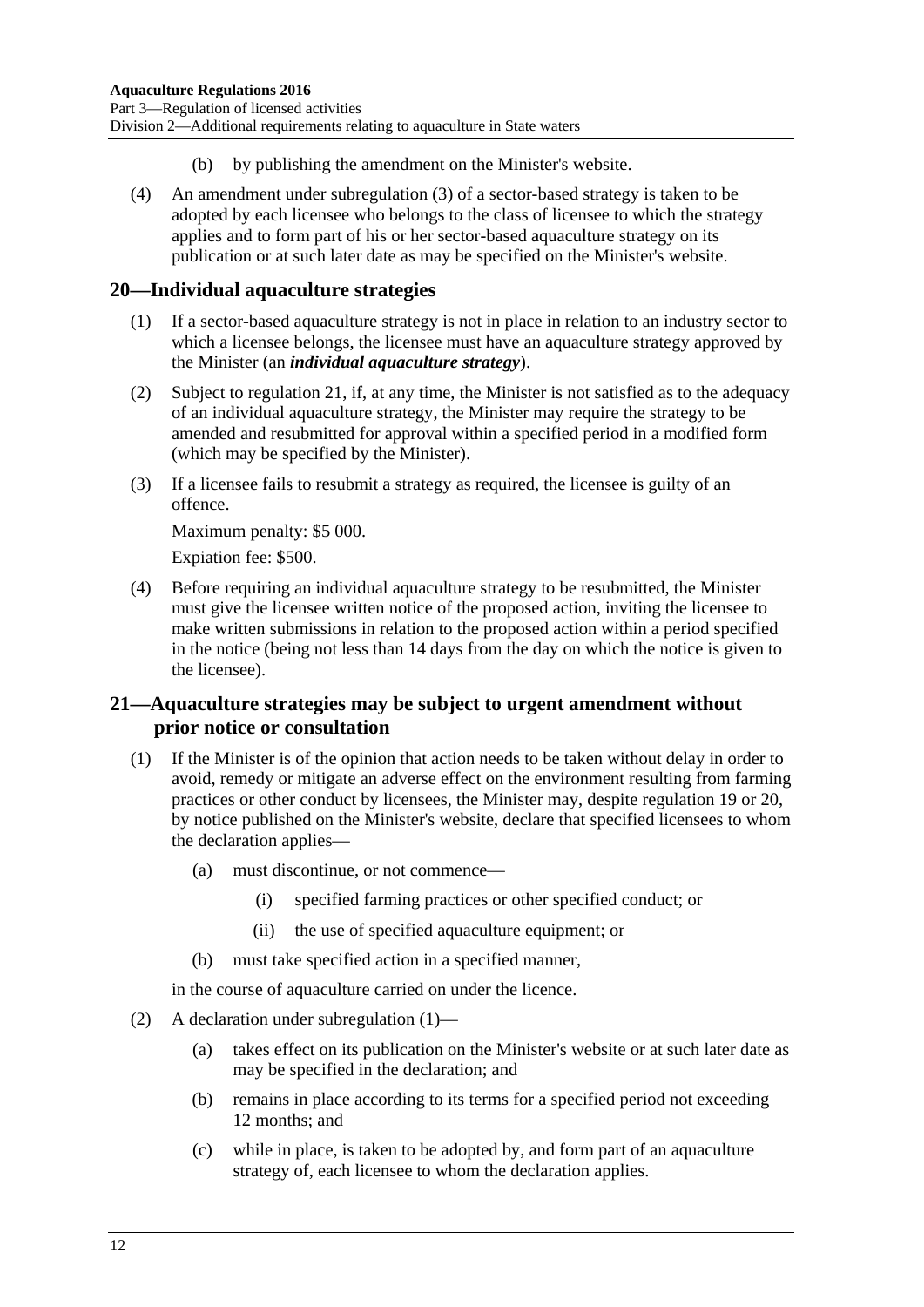(3) In this regulation—

*conduct* includes a failure to act.

## <span id="page-12-0"></span>**Subdivision 3—Environmental reporting**

#### <span id="page-12-1"></span>**22—Annual reporting on general environmental matters**

A licensee must, on or before the reporting day in each year, furnish a report to the Minister—

- (a) containing the following details (or so many of the following details as may be specified by notice given to the licensee by the Minister) in relation to the preceding reporting year:
	- (i) the location (using WGS84 or GDA94 datum) of farming structures in the licence area;
	- (ii) the number, dimensions or spacing of farming structures in the licence area;
	- (iii) details about farming practices carried on by the licensee, for example—
		- (A) the amount and type of any supplemental feed used in the licence area; or
		- (B) the amount and type of chemical substances used in the licence area; or
		- (C) the dates on which the chemical substances were used; or
		- (D) in the case of aquatic organisms requiring regular feeding—an estimate of the number and biomass of such organisms in the licence area; or
		- (E) the scale or intensity of farming in the licence area;
	- (iv) if the author of the report is not the licensee—the author's name and address;
	- (v) any other details required by the Minister and specified in the notice; and
- (b) accompanied by a copy of the most recent report (if any) on the aquatic environment prepared by the licensee under [regulation](#page-12-2) 23.

Maximum penalty: \$7 500.

Expiation fee: \$750.

#### <span id="page-12-4"></span><span id="page-12-2"></span>**23—Periodic reporting on aquatic environment**

- (1) The Minister may, by notice in writing to a licensee, require the licensee to prepare, within a period specified in the notice, a report on the condition of the aquatic environment in or around the licence area.
- <span id="page-12-3"></span>(2) A notice under this regulation may require the licensee—
	- (a) to collect evidence of the condition of the aquatic environment, by—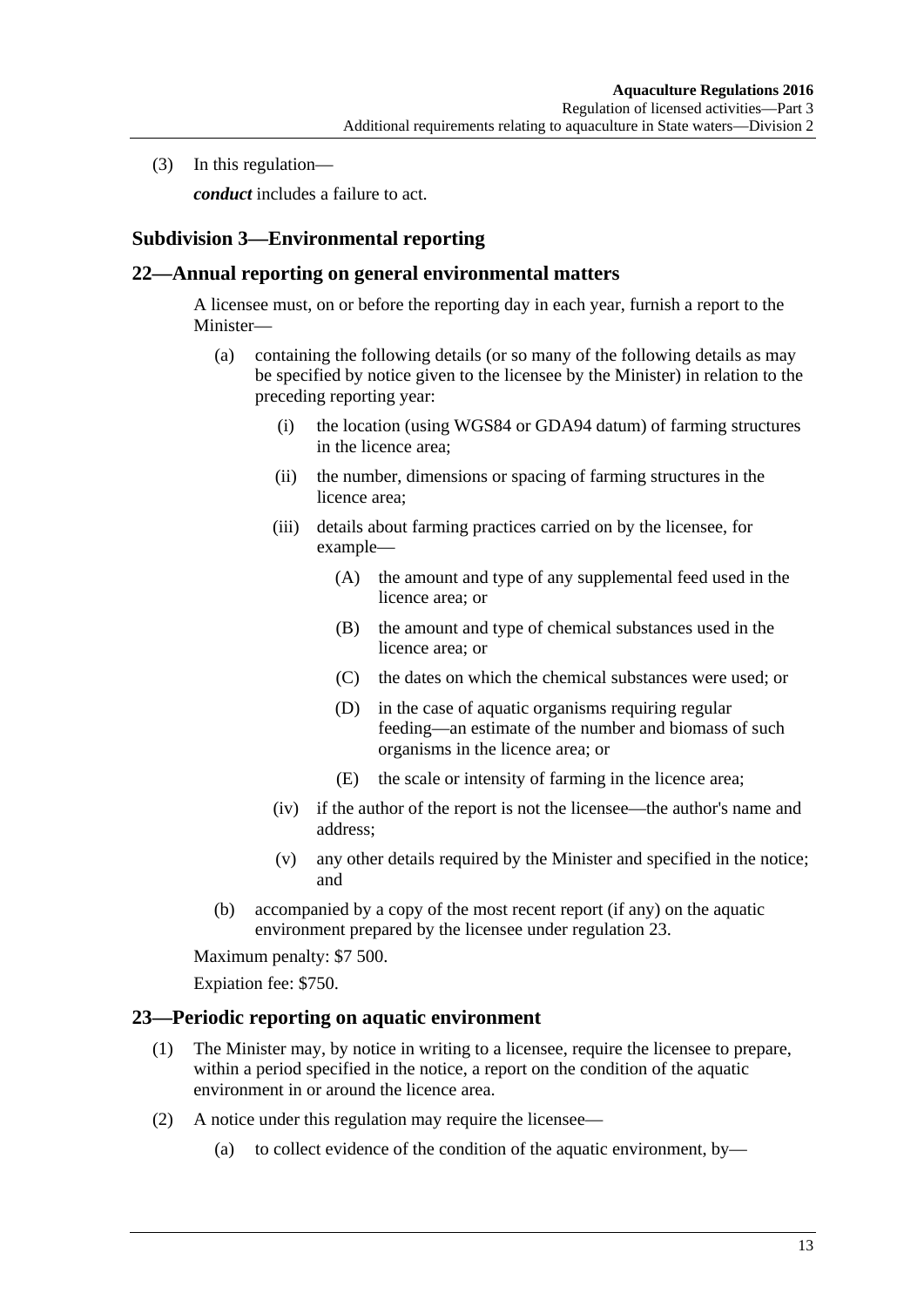- (i) taking, in a specified manner and form, photographs or other visual images or recordings of or relating to aquatic flora and fauna or the sea floor; or
- (ii) taking and analysing, in a specified manner (including by the use of services of an accredited laboratory), specified samples of aquatic flora and fauna or the sea floor; or
- (iii) taking any other specified samples or measures; and
- (b) to prepare and submit to the Minister, in a specified manner and form, a report containing the specified details about the condition of the aquatic environment in or around the licence area found by the evidence collected under [paragraph](#page-12-3) (a).
- (3) A licensee must comply with a notice given to the licensee under [subregulation](#page-12-4) (1). Maximum penalty: \$7 500. Expiation fee: \$750.

### <span id="page-13-0"></span>**Subdivision 4—Miscellaneous**

#### <span id="page-13-1"></span>**24—Marking-off lease areas**

The holder of an aquaculture lease must ensure that—

- (a) the boundaries of the marked-off area of the lease are marked-off or indicated in the manner required under the conditions of the lease or a corresponding licence; or
- (b) the structures or equipment used to mark off or indicate the boundaries of the marked-off area of the lease under the conditions of the lease or a corresponding licence are maintained in good working condition.

Maximum penalty: \$5 000.

Expiation fee: \$500.

#### <span id="page-13-2"></span>**25—Farming structures**

A licensee must comply with the following requirements:

- (a) each sea cage must be marked with the licence number, or a unique identifier for which the licensee has obtained the Minister's written approval, in text that—
	- (i) is at least 70 millimetres in height; and
	- (ii) is clearly visible above the water line;
- (b) farming structures being used for aquaculture must—
	- (i) except when being placed into position, moved or recovered—
		- (A) be securely fixed or moored in place so as to remain wholly within the licence area; and
		- (B) be anchored in a manner that minimises the impact on the benthos; and
	- (ii) be maintained in good working condition;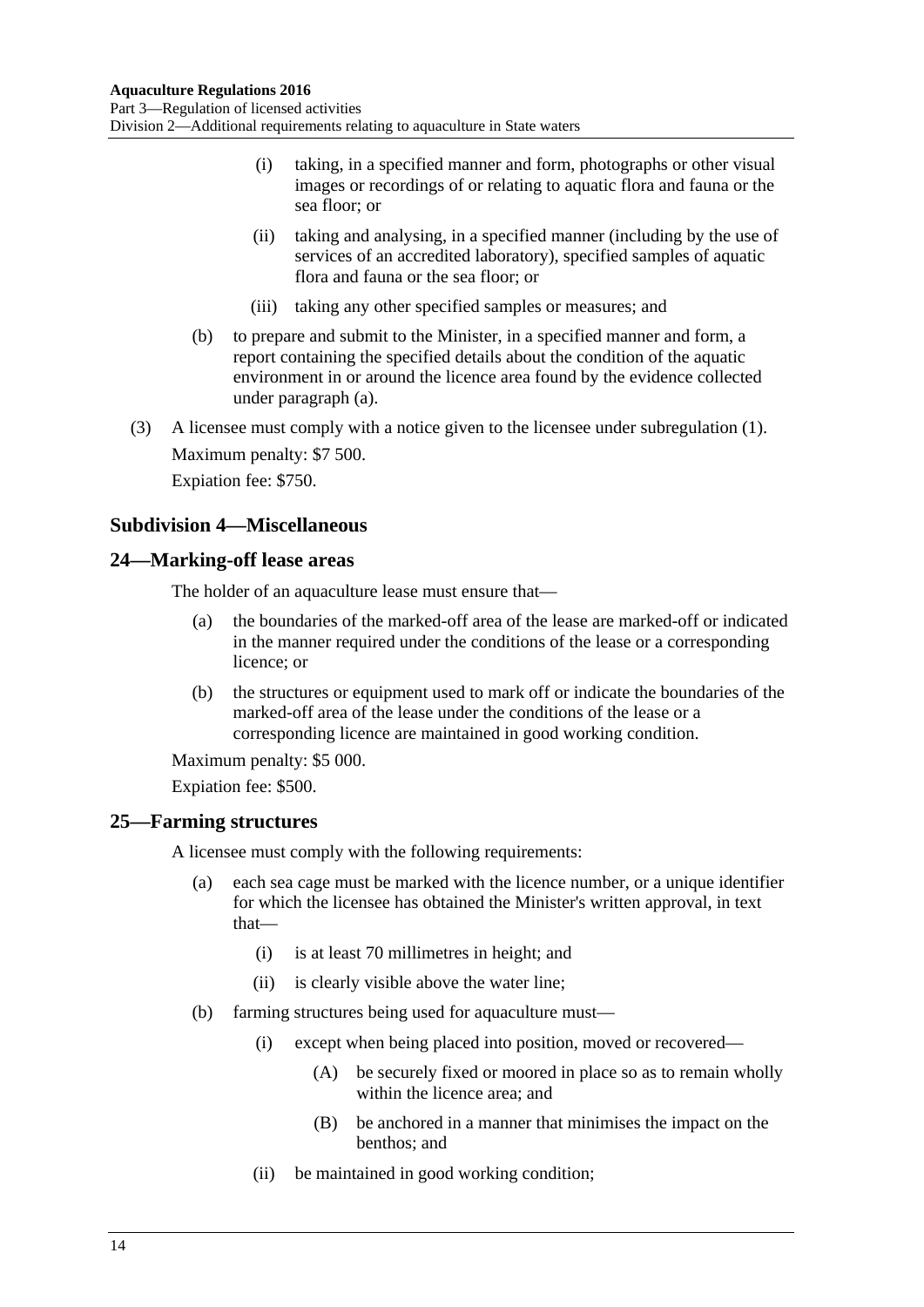- (c) equipment used to secure, anchor or mark the position of a farming structure must be located wholly within the licence area;
- <span id="page-14-4"></span>(d) if the aquaculture involves the use of a floating culture unit in subtidal waters—the distance between the unit and the sea floor must be at least 3 metres at all times unless otherwise approved in writing by the Minister;
- (e) stocked sea cages must not be located in the same place that stocked sea cages have been located within the preceding 12 months unless otherwise approved in writing by the Minister.

Maximum penalty: \$5 000.

Expiation fee: \$500.

#### <span id="page-14-3"></span><span id="page-14-0"></span>**26—Notification of escape of stock or damage that may lead to escape of stock**

- (1) Subject to [subregulation](#page-14-1) (2), if aquaculture stock has escaped, or a farming structure or other equipment has been damaged that may lead to the escape of aquaculture stock, the licensee must take the following action:
	- (a) the licensee must as soon as practicable after becoming aware of the escape or damage, take all reasonable measures to contain or prevent the escape or further escape of stock;
	- (b) the licensee must, within 4 hours after becoming aware of the escape or damage, notify the Minister, by telephone call to the number provided to the licensee for the purpose, of so many of the prescribed details in relation to the escape or damage as are required by the Minister, and known by the licensee, at the time;
	- (c) the licensee must, within 2 days after becoming aware of escape or damage, give the Minister written notice of the prescribed details in relation to the escape or damage.

<span id="page-14-2"></span>Maximum penalty: \$5 000.

Expiation fee: In the case of an offence against [paragraph](#page-14-2) (c)—\$500.

- <span id="page-14-1"></span>(2) A licensee is not required to comply with [subregulation](#page-14-3) (1) if the licensee's aquaculture strategy specifies that this regulation does not apply.
- (3) In this regulation—

*prescribed details*, in relation to the escape of stock or damage to a farming structure or other equipment, means the following:

- (a) the species of aquatic organisms involved;
- (b) the date (or estimated date) on which the escape or damage took place;
- (c) the number and biomass (or estimated number and biomass) of aquatic organisms that have escaped;
- (d) the age or developmental stage of the aquatic organisms at the time of their escape;
- (e) details of the circumstances in which the escape or damage took place;
- (f) any action taken to contain or prevent the escape of the stock or otherwise address the escape or damage and the outcome of that action.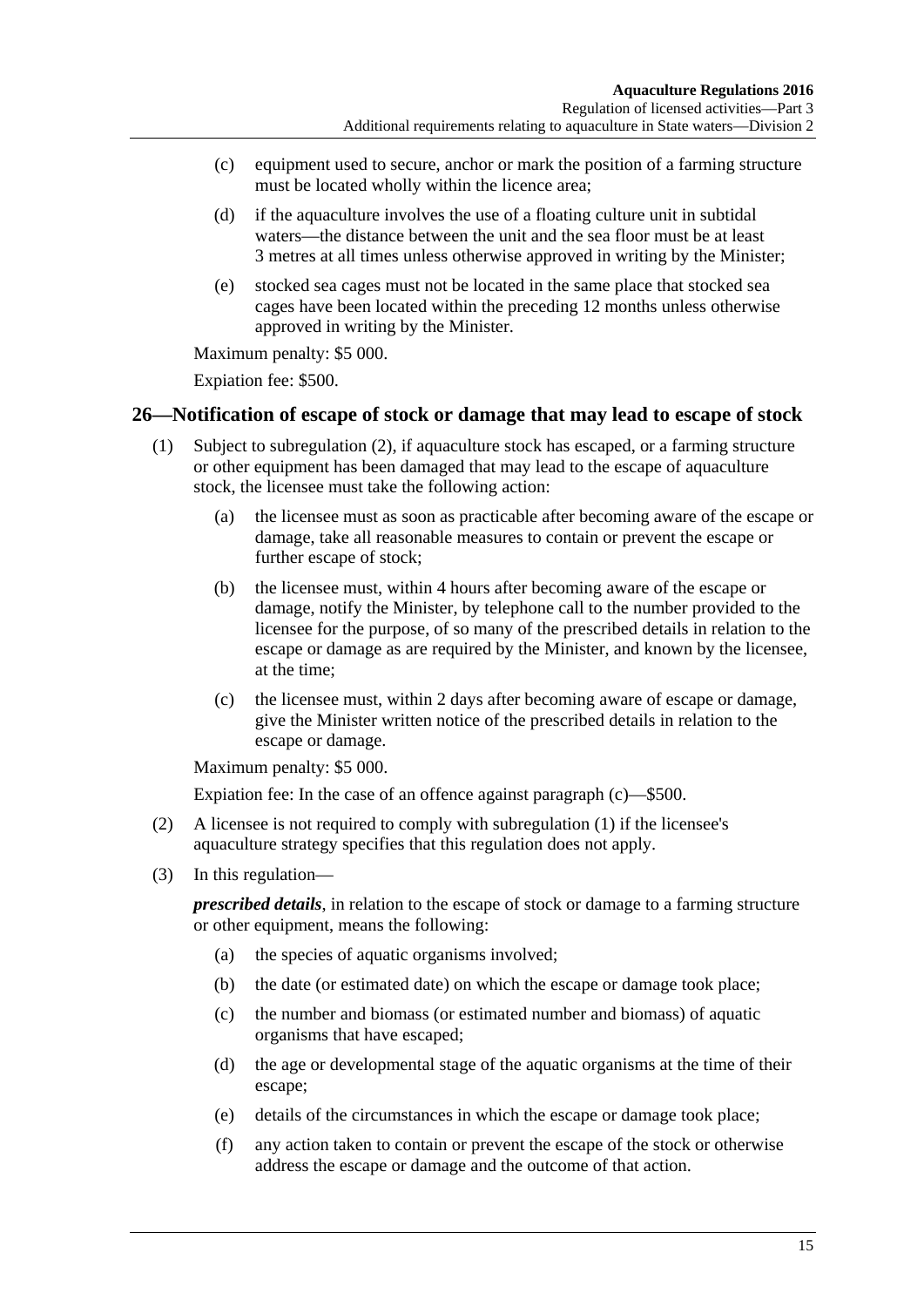### <span id="page-15-0"></span>**27—Notification of entanglement or confinement of protected animals**

- (1) Subject to [subregulation](#page-15-4) (2), if a protected animal becomes entangled or otherwise confined in a farming structure or other equipment used in connection with aquaculture carried on by a licensee, the licensee must take the following action:
	- (a) the licensee must, immediately after becoming aware of the entanglement or confinement, notify the Minister, by telephone call to the number provided to the licensee for the purpose, of so many of the prescribed details in relation to the entanglement or confinement as are known at the time of the notification;
	- (b) the licensee must, within 2 days after becoming aware of the entanglement or confinement, give the Minister written notice of the prescribed details in relation to the entanglement or confinement.

<span id="page-15-5"></span>Maximum penalty: \$7 500.

Expiation fee: In the case of an offence against [paragraph](#page-15-5) (b)—\$500.

- <span id="page-15-4"></span>(2) A licensee is not required to comply with [subregulation](#page-14-3) (1) if the licensee's aquaculture strategy specifies that this regulation does not apply.
- (3) In this regulation—

*prescribed details*, in relation to the entanglement or confinement of an animal, means the following:

- (a) the species of animal;
- (b) the expected period of entanglement or confinement;
- (c) the condition of the animal (to the extent known or reasonably ascertainable);
- (d) details of the circumstances in which the entanglement took place;
- (e) any action taken to free the animal and the outcome of that action;

#### *protected animal* means—

- (a) a protected animal within the meaning of the *[National Parks and Wildlife](http://www.legislation.sa.gov.au/index.aspx?action=legref&type=act&legtitle=National%20Parks%20and%20Wildlife%20Act%201972)  Act [1972](http://www.legislation.sa.gov.au/index.aspx?action=legref&type=act&legtitle=National%20Parks%20and%20Wildlife%20Act%201972)*; or
- (b) a white shark (*Carcharodon carcharias*).

# <span id="page-15-1"></span>**Division 3—Additional requirements relating to aquaculture not in State waters**

#### <span id="page-15-2"></span>**28—Application of Division**

This Division applies to aquaculture licences authorising aquaculture in an area not comprised of State waters or State waters and adjacent land within the meaning of the *[Harbors and Navigation Act](http://www.legislation.sa.gov.au/index.aspx?action=legref&type=act&legtitle=Harbors%20and%20Navigation%20Act%201993) 1993*.

#### <span id="page-15-3"></span>**29—Annual reporting on general environmental matters**

A licensee must, on or before the reporting day in each year, furnish a report to the Minister—

(a) containing the following details (or so many of the following details as may be specified by notice given to the licensee by the Minister) in relation to the preceding reporting year: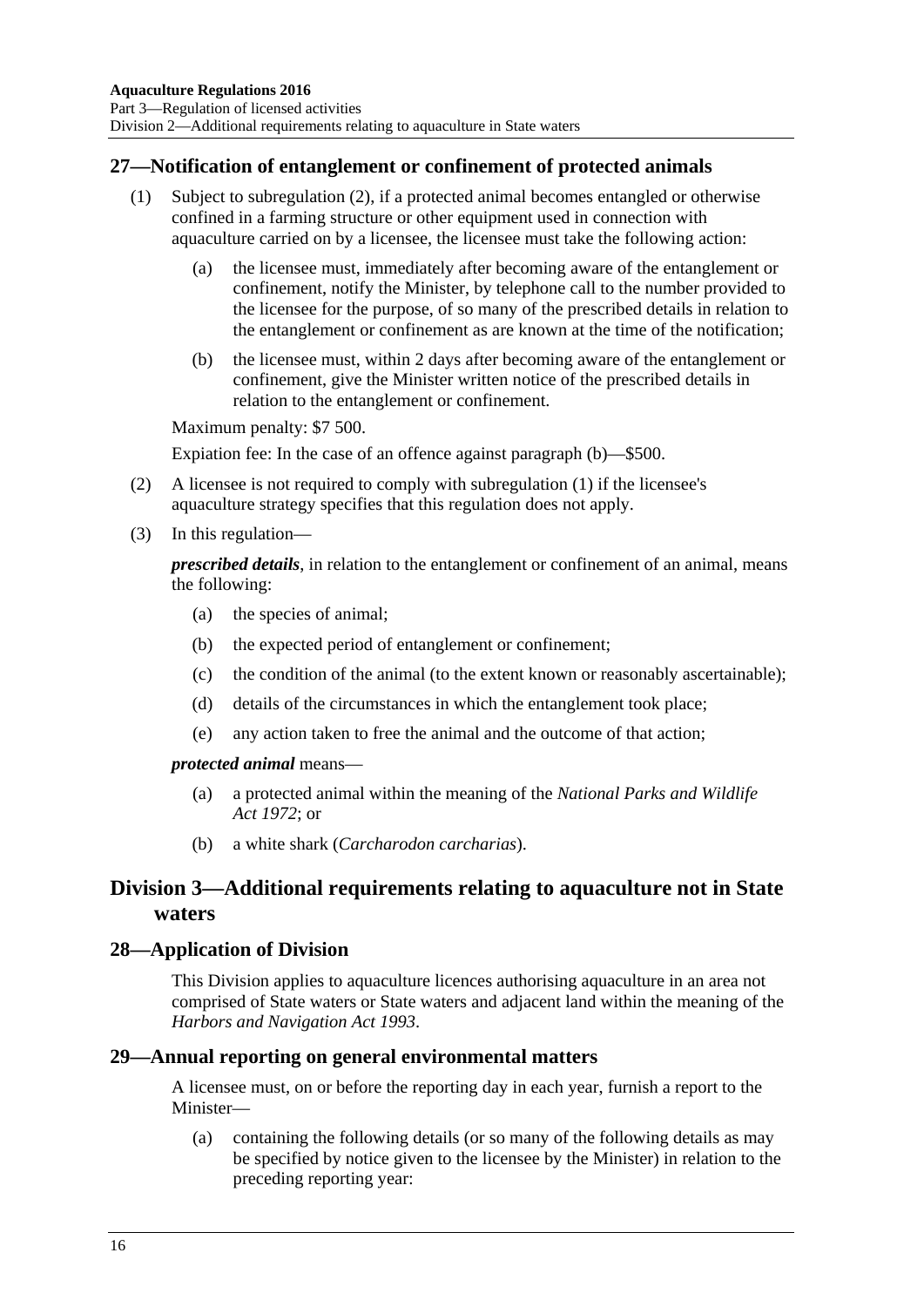- (i) details about water discharged from farming structures, for example—
	- (A) a description of where and how the water has been discharged (including details of bodies of water to which it has been discharged); or
	- (B) a statement of whether the water has been treated before discharge and, if it has, a statement of how the water has been treated; or
	- (C) for each month—the volume in litres of water discharged;
- (ii) details about farming practices carried on by the licensee, for example—
	- (A) the amount and type of supplemental feed used in connection with each farming structure in the licence area; or
	- (B) the amount and type of any chemical substances used in the licence area; or
	- (C) the dates on which the chemical substances were used;
- (iii) if the author of the report is not the licensee—the author's name and address;
- (iv) any other details required by the Minister and specified in the notice; and
- (b) accompanied by a copy of the most recent report (if any) prepared by the licensee under [regulation](#page-16-0) 30 containing the results (if any) of the testing of the water samples provided by the laboratory.

Maximum penalty: \$7 500.

Expiation fee: \$750.

#### <span id="page-16-2"></span><span id="page-16-0"></span>**30—Periodic reporting on aquatic environment**

- (1) The Minister may, by notice in writing to a licensee, require the licensee to prepare, within a period specified in the notice, a report on the condition of the aquatic environment in or around the licence area.
- <span id="page-16-1"></span>(2) A notice under this regulation may require the licensee—
	- (a) to collect evidence of the condition of the aquatic environment by—
		- (i) taking and analysing, in a specified manner (including by the use of services of an accredited laboratory), specified samples of water used for aquaculture under the licence; or
		- (ii) taking any other specified samples or measures; and
	- (b) to prepare and submit to the Minister, in a specified manner and form, a report containing the specified details about the condition of the aquatic environment in or around the licence area found by the evidence collected under [paragraph](#page-16-1) (a).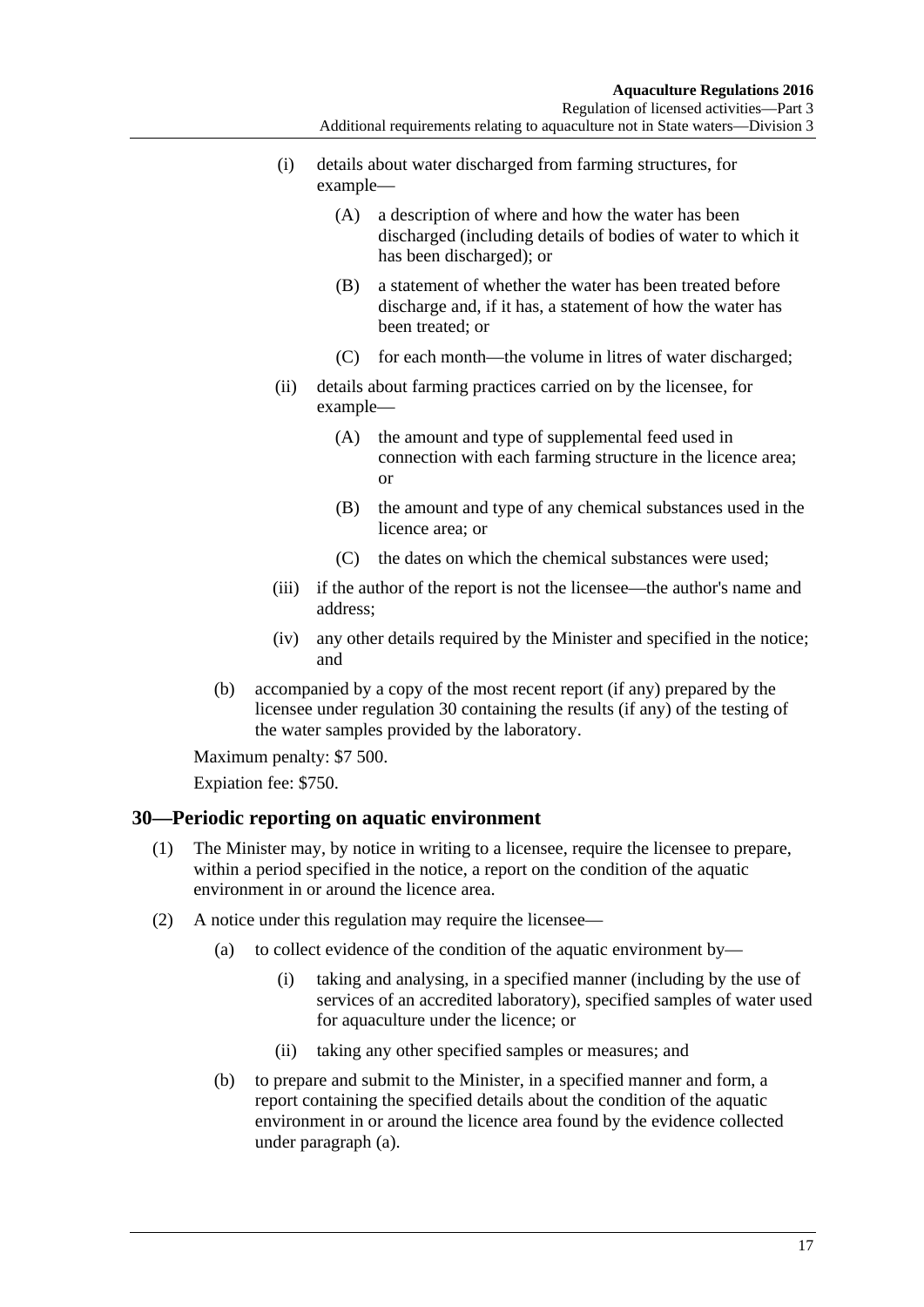(3) A licensee must comply with a notice given under [subregulation](#page-16-2) (1). Maximum penalty: \$7 500. Expiation fee: \$750.

# <span id="page-17-0"></span>**Division 4—Exemptions from environmental reporting requirements**

#### <span id="page-17-1"></span>**31—Exemptions from environmental reporting requirements**

- (1) The Minister may, on application by a licensee, exempt the licensee from the application of [regulation](#page-12-1) 22 or [29](#page-15-3) in respect of a licence area for a period not exceeding 2 years if satisfied—
	- (a) that no aquaculture is to be carried on in that area during that period; or
	- (b) that the scale or intensity of aquaculture to be carried on in that area during that period is so low as to have a negligible or minimal adverse impact on the environment.
- (2) An application for an exemption under this regulation must be made in the manner and form determined by the Minister and must be accompanied by the fee set out in [Schedule](#page-24-0) 1.
- (3) An exemption under this regulation may be granted unconditionally or subject to conditions.
- (4) An exemption under this regulation must be in writing and must specify—
	- (a) the regulation from which the licensee is to be exempted; and
	- (b) the licence area to which the exemption relates; and
	- (c) the conditions (if any) to which the exemption is subject.
- (5) The Minister must, in determining—
	- (a) an application for an exemption under this regulation; or
	- (b) what should be the conditions of such an exemption,

take into account any relevant aquaculture policy and any other matters the Minister considers relevant.

- (6) The Minister may, by further notice in writing, vary or revoke an exemption under this regulation.
- (7) An exemption under this regulation has effect from the date specified in the exemption and remains in force according to its terms for a period (not exceeding 2 years) specified in the exemption or until revoked by the Minister.
- (8) A licensee must comply with the conditions of an exemption under this regulation. Maximum penalty: \$5 000. Expiation fee: \$500.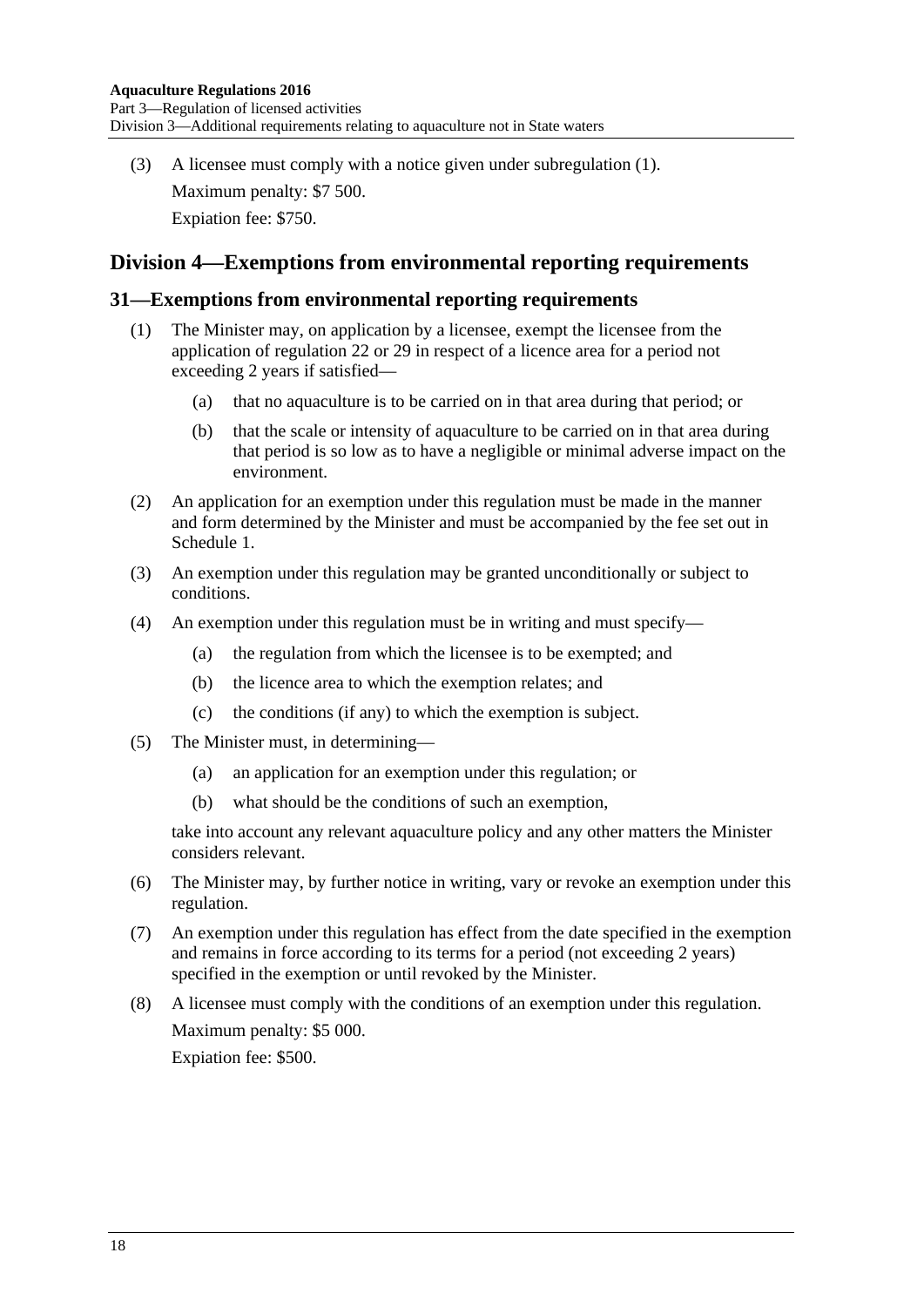# <span id="page-18-0"></span>**Part 4—Division and amalgamation of lease areas and licence areas**

#### <span id="page-18-1"></span>**32—Division of production lease area**

- (1) The Minister may, on application by the holder of a production lease for division of the lease area into separate production lease areas—
	- (a) substitute the original lease with leases of the same kind over the separate lease areas; and
	- (b) substitute the corresponding licences relating to the original lease with corresponding licences relating to the substituted leases.
- (2) The following rules apply to the substitution of leases and corresponding licences under this regulation:
	- (a) there must be no change in the persons holding a lease or corresponding licence;
	- (b) the terms of the substituted leases must be for the balance of the term of the original lease;
	- (c) the lease areas of the substituted leases must together make up the lease area of the original lease;
	- (d) the area in which a licensee is authorised to carry on aquaculture must not be altered;
	- (e) the conditions of a substituted lease or corresponding licence must be the same as the conditions of the original lease or corresponding licence, except for conditions designating a lease area or licence area, conditions relating to marking out the boundaries of a lease area or licence area or conditions relating a licence to a lease.
- (3) An application for division of a lease area into separate lease areas—
	- (a) must be made to the Minister in the manner and form required by the Minister; and
	- (b) must be accompanied by a plan delineating—
		- (i) the lease area of the original lease; and
		- (ii) the licence areas of the corresponding licences relating to the original lease; and
		- (iii) the separate lease areas into which the original lease area is to be divided; and
		- (iv) the licence areas of the corresponding licences that are to relate to the substituted leases over the separate lease areas; and
	- (c) if the public register includes a notation that a specified person has an interest in the original lease—must be accompanied by evidence that the person consents to the division; and
	- (d) must be accompanied by the fee set out in [Schedule](#page-24-0) 1.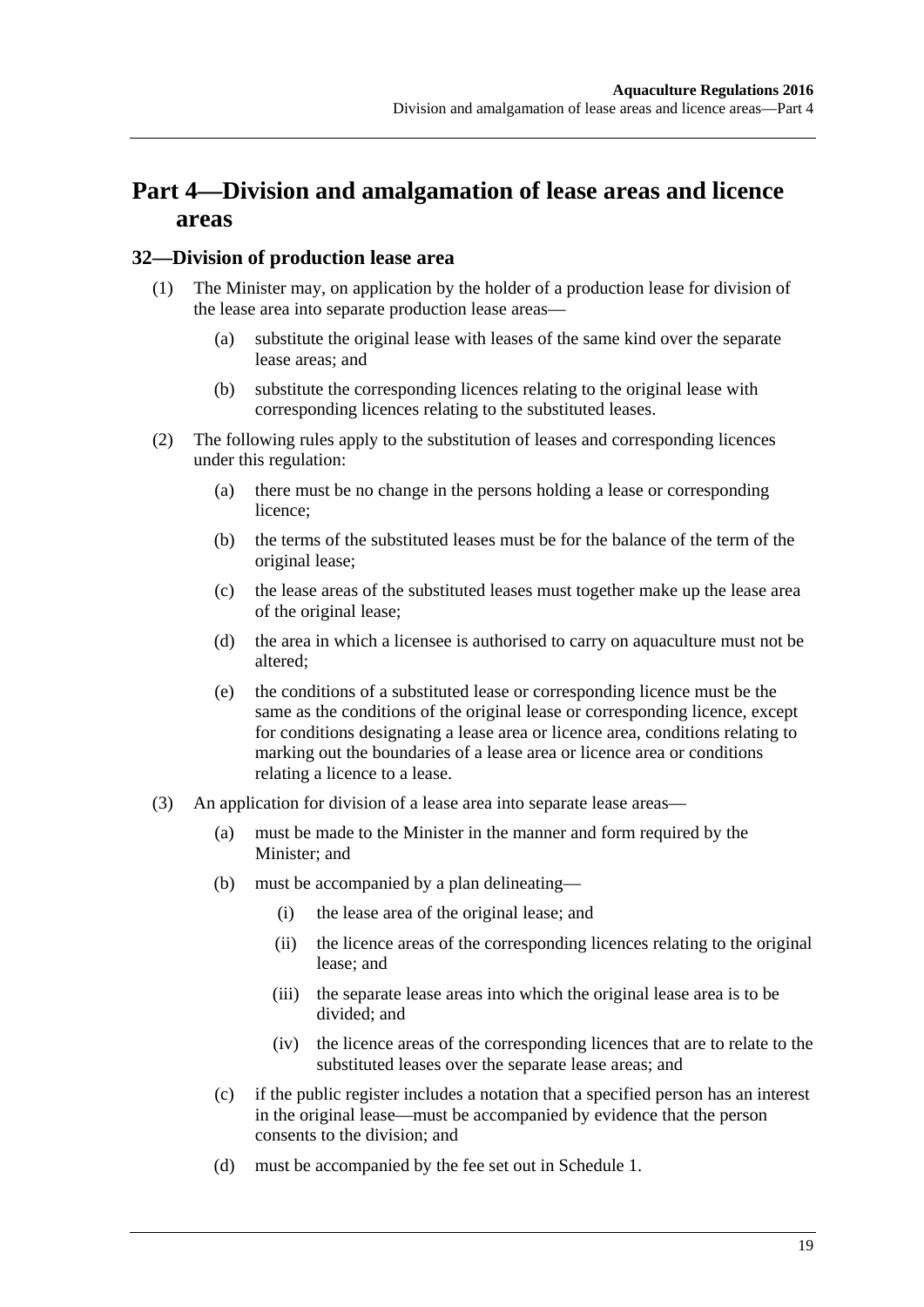(4) While a licensee continues to hold a number of corresponding licences over adjoining licence areas as a result of the substitution of the licences under this regulation, the licences will, for the purposes of these regulations, be treated as a single licence held by the licensee over the aggregate of the adjoining licence areas.

#### <span id="page-19-0"></span>**33—Amalgamation of production lease areas**

- (1) The Minister may, on application by the holder of 2 or more production leases for amalgamation of the lease areas into a single production lease area, substitute the original leases with a production lease over the amalgamated lease area.
- (2) The following rules apply to the substitution of leases under this regulation:
	- (a) the holder of each original lease must be the same person;
	- (b) the substitution must not involve a change in the lessee;
	- (c) the original leases must be of the same class;
	- (d) the substitution must not involve a change in the class of lease;
	- (e) the term of the substituted lease must be for the aggregate of the balance of the terms of the original leases, divided by the number of original leases;
	- (f) the lease areas of the original leases must be adjoining;
	- (g) the lease area of the substituted lease must be the aggregate of the lease areas of the original leases;
	- (h) the substituted lease area must not have more than 6 corners except in exceptional circumstances approved by the Minister;
	- (i) the conditions of the substituted lease must be the same as the conditions of the original leases, except for conditions designating a lease area or conditions relating to marking out the boundaries of a lease area.
- <span id="page-19-1"></span>(3) An application for amalgamation of lease areas—
	- (a) must be made to the Minister in the manner and form required by the Minister; and
	- (b) must be accompanied by a plan delineating—
		- (i) the lease areas of the original leases; and
		- (ii) the licence areas of the corresponding licences relating to the original leases; and
		- (iii) the lease area to be substituted; and
		- (iv) the licence areas of the corresponding licences that are to relate to the substituted lease; and
	- (c) if the public register includes a notation that a specified person has an interest in the original leases—must be accompanied by evidence that the person consents to the amalgamation; and
	- (d) must be accompanied by the fee set out in [Schedule](#page-24-0) 1.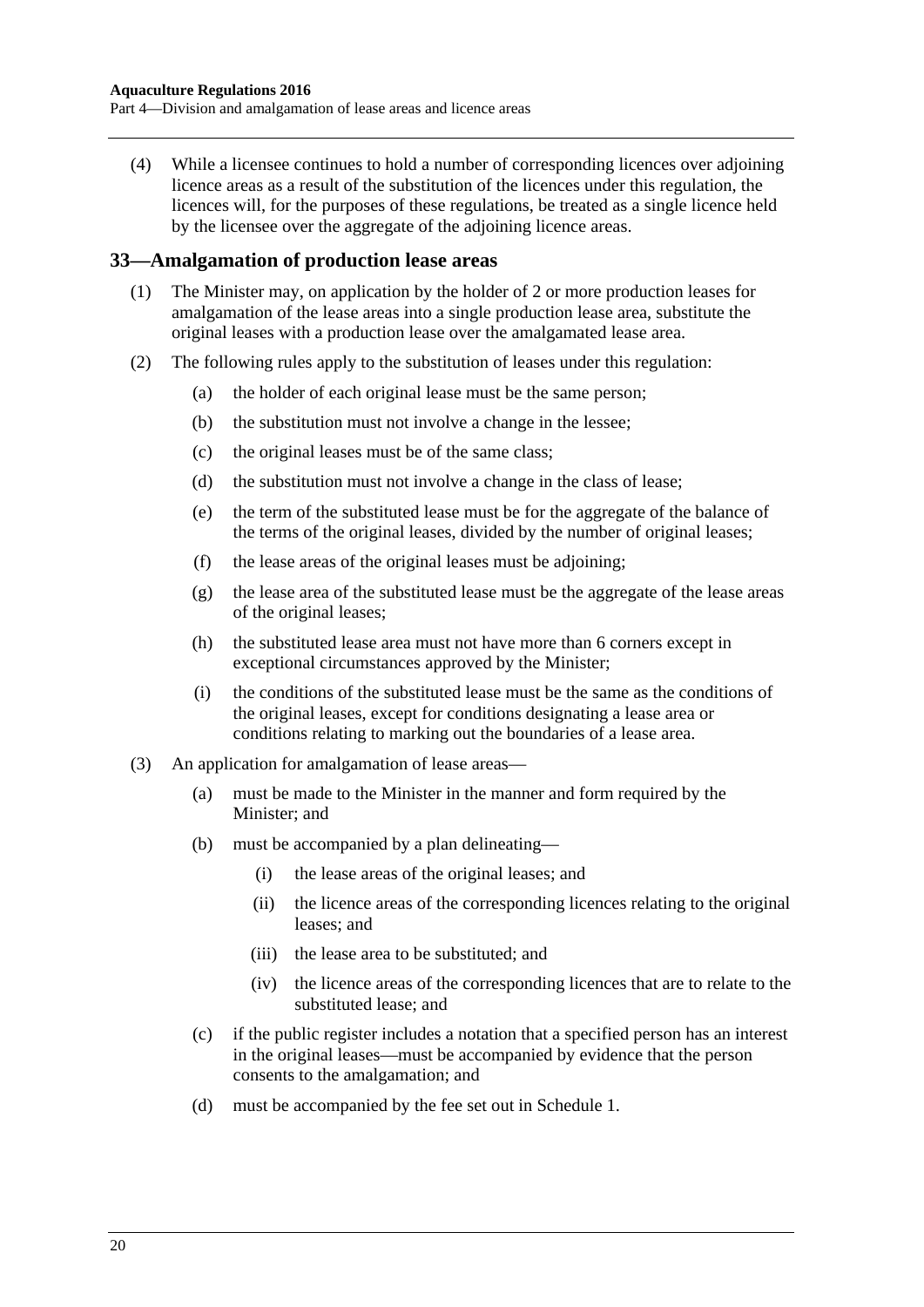#### <span id="page-20-0"></span>**34—Division of licence area**

- (1) The Minister may, on application by the holder of an aquaculture licence for division of the licence area into separate licence areas, substitute the original licence with licences over the separate licence areas.
- (2) The following rules apply to the substitution of licences under this regulation:
	- (a) there must be no change in the persons holding a licence;
	- (b) the terms of the substituted licences must be for the balance of the term of the original licence;
	- (c) the licence areas of the substituted licences must together make up the licence area of the original licence;
	- (d) the conditions of a substituted licence must be the same as the conditions of the original licence, except for conditions designating a licence area or conditions relating to marking out the boundaries of a licence area.
- (3) An application for division of a licence area into separate licence areas—
	- (a) must be made to the Minister in the manner and form required by the Minister; and
	- (b) must be accompanied by a plan delineating—
		- (i) the licence area of the original licence; and
		- (ii) the separate licence areas into which the original licence area is to be divided; and
	- (c) if the public register includes a notation that a specified person has an interest in the original licence—must be accompanied by evidence that the person consents to the division; and
	- (d) must be accompanied by the fee set out in [Schedule](#page-24-0) 1.

#### <span id="page-20-1"></span>**35—Amalgamation of licence areas**

- (1) The Minister may, on application by the holder of 2 or more aquaculture licences for amalgamation of the licence areas into a single licence area (whether or not in connection with an application under [regulation](#page-19-0) 33), substitute the original licences with a licence over the licence area.
- (2) The following rules apply to the substitution of licences under this regulation:
	- (a) the holder of each original licence must be the same person;
	- (b) the substitution must not involve a change in the licensee;
	- (c) the original licences must be of the same class;
	- (d) the substitution must not involve a change in the class of licence;
	- (e) the term of the substituted licence must be—
		- (i) in the case of a corresponding licence—co-extensive with the term of the lease; or
		- (ii) in any other case—for the aggregate of the balance of the terms of the original licences, divided by the number of original licences;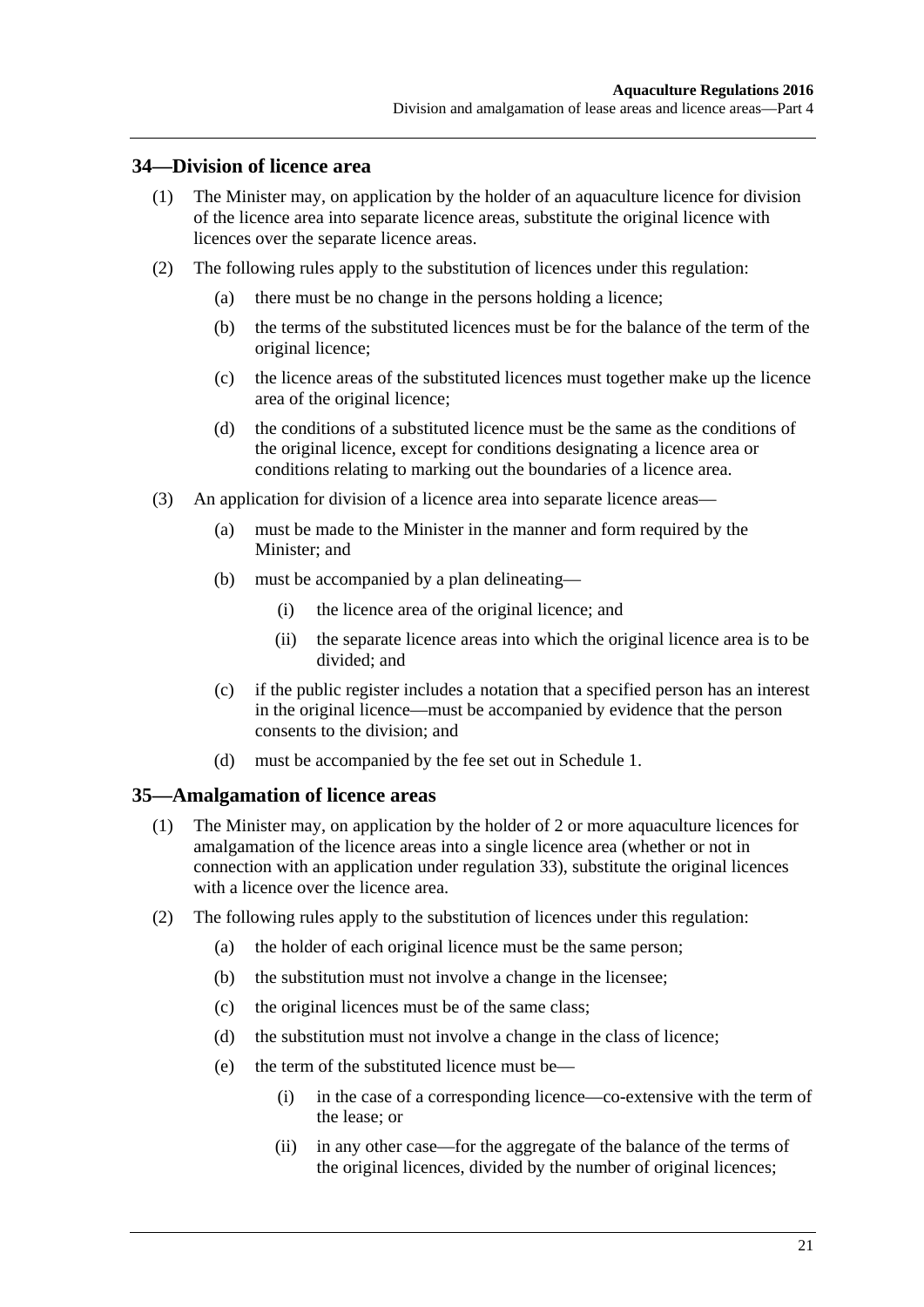- (f) the licence area of the substituted licence must be the aggregate of the licence areas of the original licences;
- (g) the conditions of the substituted licence must be the same as the conditions of the original licences, except for conditions designating a licence area or conditions relating to marking out the boundaries of a licence area.
- (3) An application for amalgamation of licence areas into a single licence area—
	- (a) must be made to the Minister in the manner and form required by the Minister; and
	- (b) must be accompanied by a plan delineating—
		- (i) the licence areas of the original licences; and
		- (ii) the single licence area into which the original licence areas are to be amalgamated; and
	- (c) if the public register includes a notation that a specified person has an interest in the original licences—must be accompanied by evidence that the person consents to the amalgamation; and
	- (d) must be accompanied by the fee set out in [Schedule](#page-24-0) 1.

#### <span id="page-21-0"></span>**36—Minister may require further information**

An applicant under this Part must provide the Minister with any information required by the Minister in connection with the determination of the application, verified, if the Minister so requires, by statutory declaration.

# <span id="page-21-1"></span>**Part 5—Miscellaneous**

### <span id="page-21-2"></span>**37—Classification of licences as category A, B, C or D and classification of variations of licence conditions as simple, standard or complex**

For the purposes of [Schedule](#page-24-0) 1—

- (a) a licence (other than a corresponding licence) is to be classified by the Minister as a category A, category B, category C or category D licence by reference to the Minister's reasonable assumptions as to the level of effort involved in the administration and enforcement of the Act and these regulations in relation to the aquaculture authorised by the licence (with category A representing the least effort and category D the greatest), having regard to the following:
	- (i) the scale and intensity of farming to be carried on under the licence;
	- (ii) any discharge of water from the licence area and the treatment of that water prior to discharge;
	- (iii) whether or not the species to be farmed are native to the locality of the licence area;
	- (iv) the susceptibility of the species to be farmed to notifiable disease within the meaning of the *[Livestock Act](http://www.legislation.sa.gov.au/index.aspx?action=legref&type=act&legtitle=Livestock%20Act%201997) 1997*;
	- (v) any other matters considered relevant by the Minister; and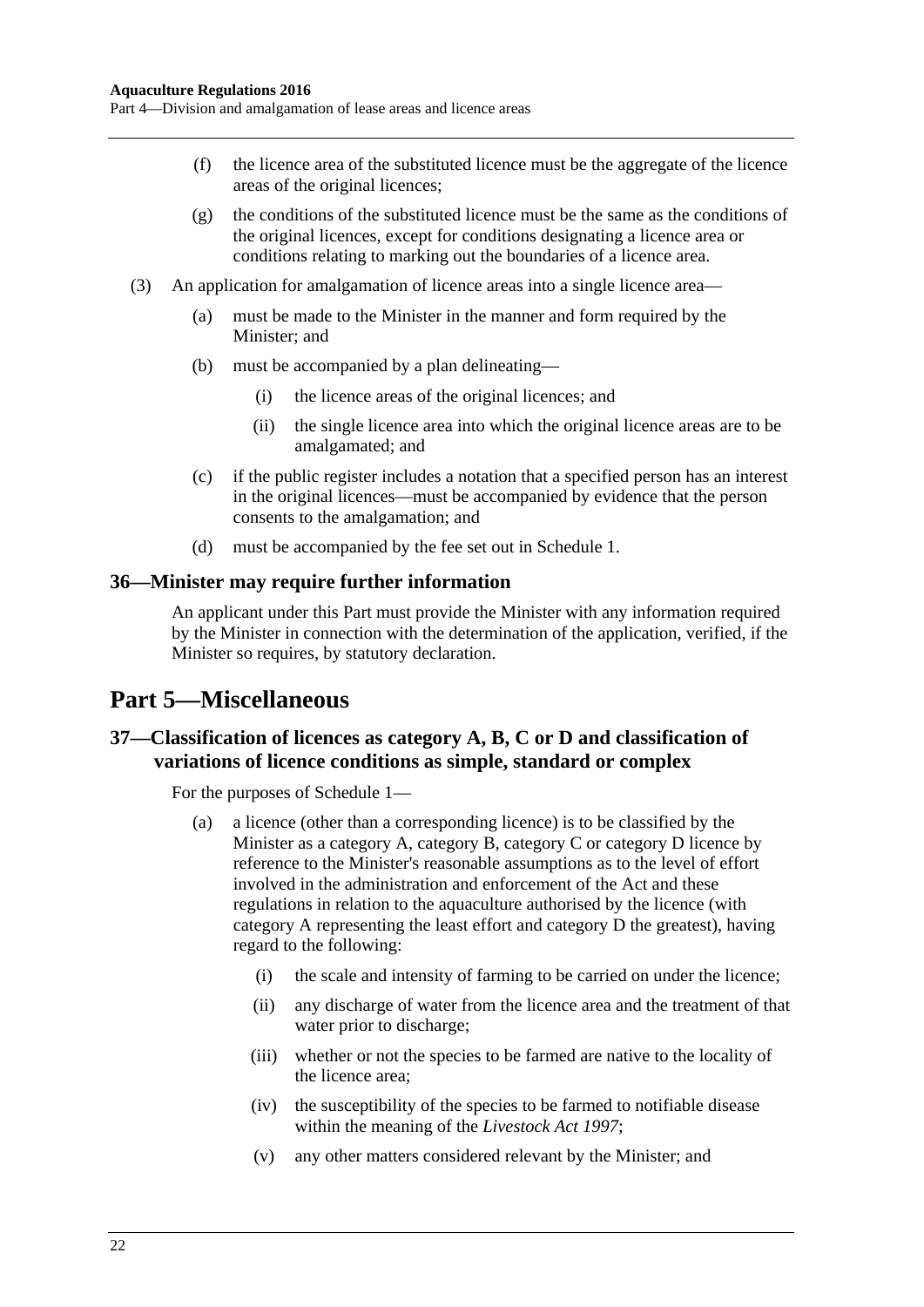- (b) the Minister may vary the classification of a licence by written notice to the licensee; and
- (c) the Minister must classify each variation of licence conditions as a simple, standard or complex variation having regard to the extent to which the variation involves factors affecting the ecological sustainability of aquaculture authorised by the licence, including—
	- (i) whether the variation involves any of the following:
		- (A) a change in the species to be farmed;
		- (B) an increase in the scale or intensity of farming;
		- (C) a change in the type of farming structures or method used;
		- (D) a change that will require reclassification of the licence as a category A, category B, category C or category D licence; and
	- (ii) in addition, in the case of a corresponding licence, a consideration of the following:
		- (A) whether the licence area is in an aquaculture zone (where risks affecting ecological sustainability have been more generally assessed);
		- (B) whether the licence area has previously been farmed;
		- (C) whether the licence area is being varied.

#### <span id="page-22-0"></span>**38—Fee payable on grant of aquaculture licence**

A person who applies for an aquaculture licence must, before the licence is granted, pay to the Minister a fee of an amount calculated by multiplying—

- (a) the annual fee that would have been payable by the person (under [regulation](#page-22-1) 39) had the person held the licence at the last date for payment of the annual fee; and
- (b) the proportion that the number of whole months between the grant of the licence and the next 30 June bears to 12 months.

#### <span id="page-22-1"></span>**39—Annual fees for licences**

- (1) The annual fee payable under section 53(1) of the Act for an aquaculture licence is as set out in [Schedule](#page-24-0) 1.
- (2) If more than 1 fee amount set out in [Schedule](#page-24-0) 1 applies to a corresponding licence, only a single fee amount (being the higher or highest of those amounts) will be payable as the annual fee.
- (3) The Minister may enter into an arrangement with the holder of an aquaculture licence for payment of an annual fee by quarterly instalments.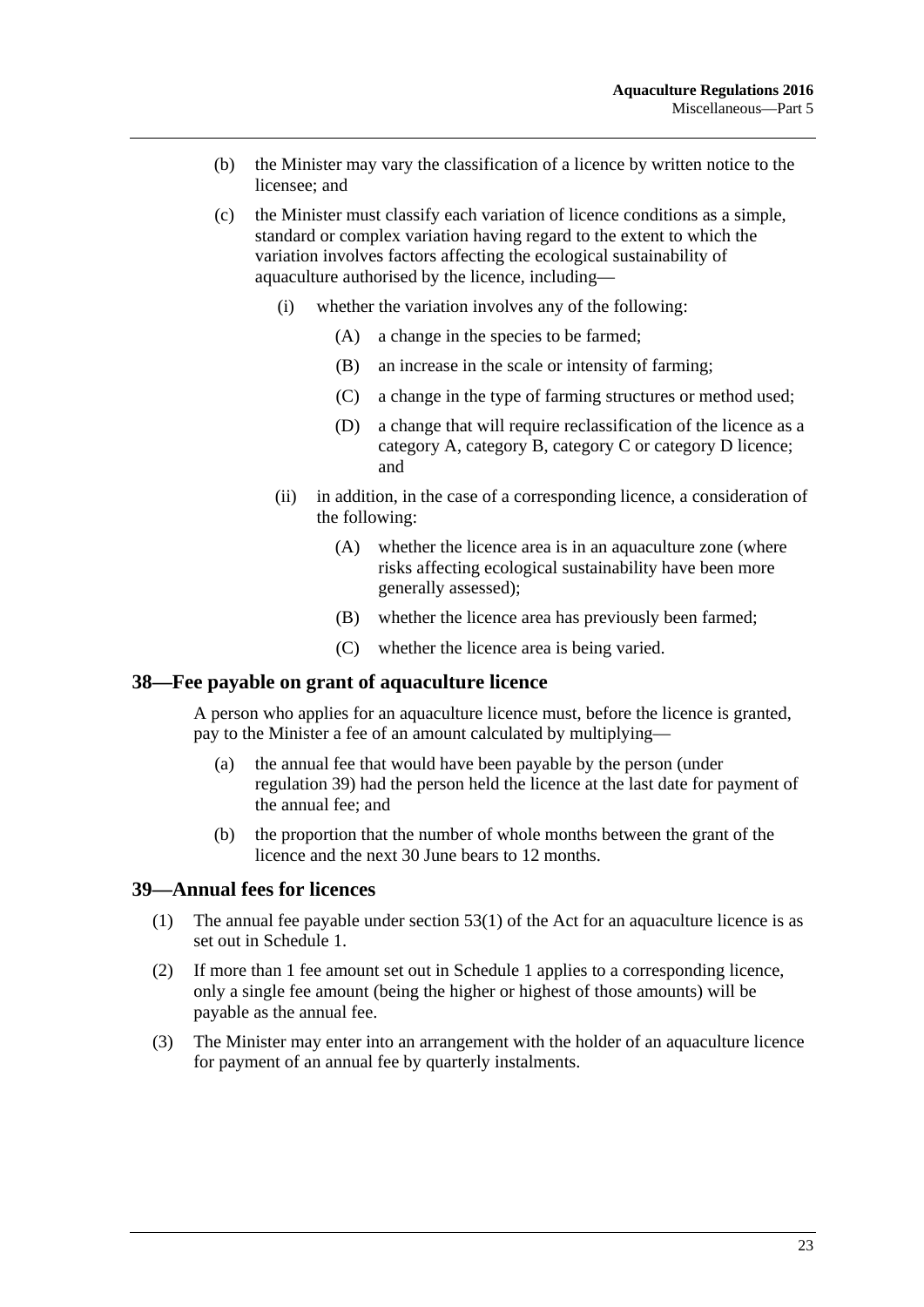- (4) For the purposes of section 53(2) of the Act, the penalty for failure to pay an annual fee is—
	- (a) if the holder of the licence has entered into an arrangement with the Minister for the payment of an annual fee in quarterly instalments—10% of the aggregate of the unpaid instalments for each month (or part of a month) for which the default continues; or
	- (b) in any other case—10% of the annual fee for each month (or part of a month) for which the default continues.

#### <span id="page-23-0"></span>**40—Further fees**

Further fees are payable for the purposes of the Act as set out in [Schedule](#page-24-0) 1.

#### <span id="page-23-1"></span>**41—Waiver or refund of fees**

- (1) The Minister may waive or refund a fee or other amount (or part of a fee or other amount) payable under the Act or these regulations if satisfied that it is appropriate to do so in a particular case.
- (2) The amount of an application fee in [Schedule](#page-24-0) 1 comprising an advertising component must be refunded to the extent that it is not used for advertising in respect of the application.

#### <span id="page-23-2"></span>**42—Recovery of fees etc**

A fee or other amount payable to the Minister under the Act or these regulations may be recovered by the Minister by action in a court of competent jurisdiction as a debt due to the Minister.

#### <span id="page-23-3"></span>**43—Defects in applications**

- (1) The Minister may request an applicant to remedy a defect or deficiency in an application or accompanying document or information required by or under the Act or these regulations.
- (2) The Minister may, in connection with an application under the Act or these regulations relating to a lease or licence (other than an application for the grant of a lease or licence), request the applicant—
	- (a) to pay any outstanding fee or other amount payable under the Act or these regulations by the applicant in respect of the lease or licence; or
	- (b) to provide any outstanding report, return or other information required to be provided under the Act or these regulations by the applicant in respect of the lease or licence.
- (3) If an applicant in relation to whom a request has been made under this regulation fails to comply with the request within 3 months, the Minister may refuse the application.

#### <span id="page-23-4"></span>**44—Exemption from requirement for licence under section 17 of Act**

Section 17 of the Act does not apply to aquaculture carried on through the South Australian Research and Development Institute.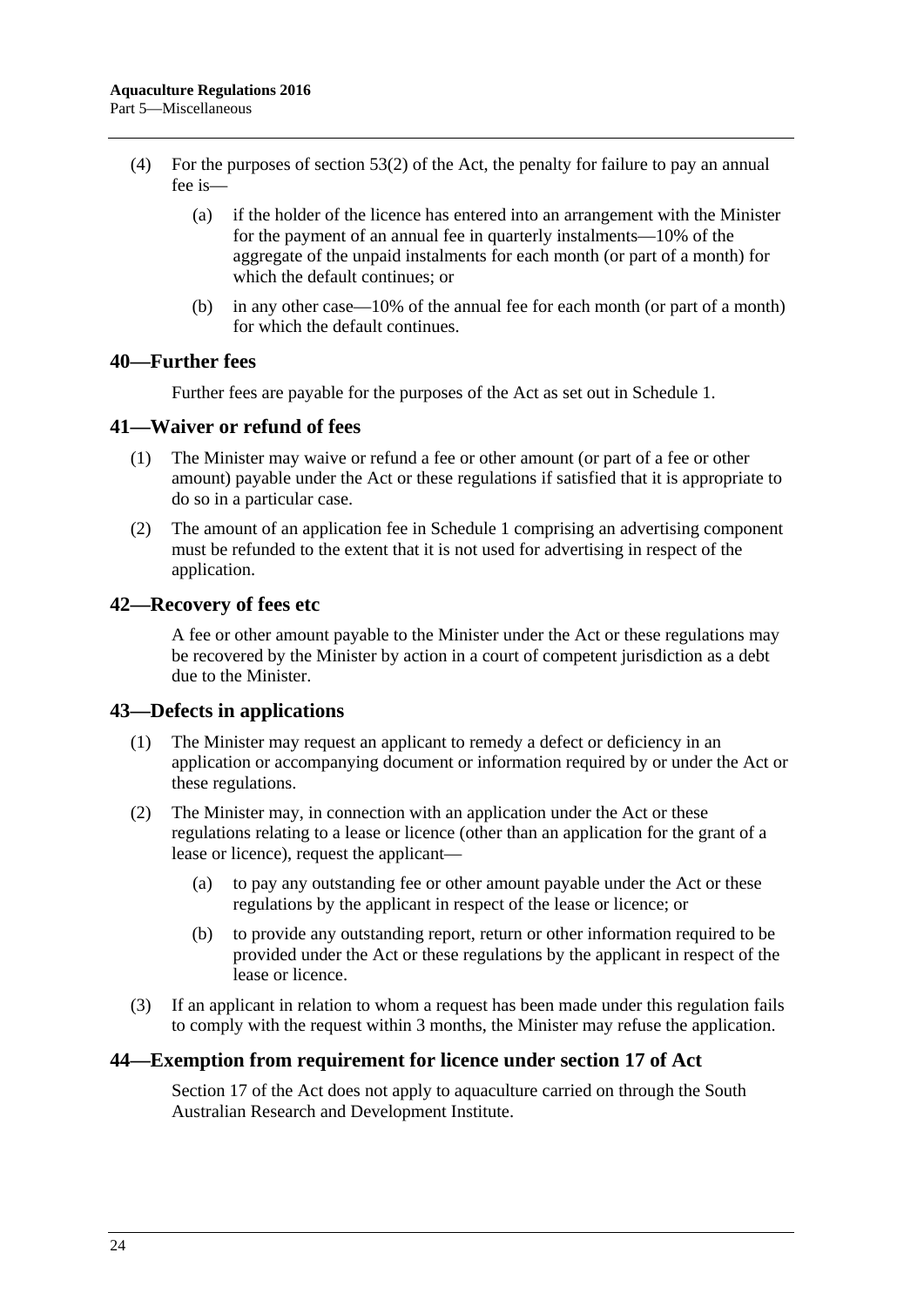# <span id="page-24-0"></span>**Schedule 1—Fees**

### **Fees relating to aquaculture leases**

| 1              | Application fee for variation of an aquaculture lease or its conditions<br>(section $25A(5)$ of Act)— |                                                                                                                             |                                                                                                                                             |                                                                                                                                         |          |  |  |  |  |
|----------------|-------------------------------------------------------------------------------------------------------|-----------------------------------------------------------------------------------------------------------------------------|---------------------------------------------------------------------------------------------------------------------------------------------|-----------------------------------------------------------------------------------------------------------------------------------------|----------|--|--|--|--|
|                | (a)                                                                                                   |                                                                                                                             |                                                                                                                                             | for a variation consisting of or involving—                                                                                             |          |  |  |  |  |
|                |                                                                                                       | (i)                                                                                                                         | the substitution of the lease area (within or outside of an aquaculture<br>zone) where at least 80% of the lease area will remain the same— |                                                                                                                                         |          |  |  |  |  |
|                |                                                                                                       |                                                                                                                             | (A)                                                                                                                                         | if the corresponding licence relating to the lease authorises the<br>farming of prescribed wild caught tuna                             | \$2 343  |  |  |  |  |
|                |                                                                                                       |                                                                                                                             | (B)                                                                                                                                         | in any other case                                                                                                                       | \$3 1 19 |  |  |  |  |
|                |                                                                                                       | (ii)                                                                                                                        |                                                                                                                                             | the substitution of the lease area within an aquaculture zone (other<br>than a variation of a kind referred to in subparagraph (i))—    |          |  |  |  |  |
|                |                                                                                                       |                                                                                                                             | (A)                                                                                                                                         | if the farming of prescribed wild caught tuna is a permitted<br>class of aquaculture in the zone                                        | \$2713   |  |  |  |  |
|                |                                                                                                       |                                                                                                                             | (B)                                                                                                                                         | in any other case                                                                                                                       | \$3871   |  |  |  |  |
|                |                                                                                                       | (iii)                                                                                                                       |                                                                                                                                             | the substitution of the lease area outside of an aquaculture zone<br>(other than a variation of a kind referred to in subparagraph (i)) | \$4 642  |  |  |  |  |
|                | (a)                                                                                                   |                                                                                                                             |                                                                                                                                             | for a variation of any other kind                                                                                                       | \$819    |  |  |  |  |
| $\overline{2}$ | Application fee for consent to transfer a production lease (section 39(2) of Act)—                    |                                                                                                                             |                                                                                                                                             |                                                                                                                                         |          |  |  |  |  |
|                | (a)                                                                                                   |                                                                                                                             |                                                                                                                                             | for the transfer of 1 lease                                                                                                             | \$716    |  |  |  |  |
|                | (b)                                                                                                   |                                                                                                                             |                                                                                                                                             | for the transfer of each additional lease if the parties involved in the<br>transfer are the same as for the first transfer             | \$607    |  |  |  |  |
| 3              |                                                                                                       | (regulation 32)                                                                                                             | Application fee for division of a production lease area into separate lease areas<br>\$1002                                                 |                                                                                                                                         |          |  |  |  |  |
| 4              |                                                                                                       | Application fee for amalgamation of 2 or more production lease areas into a single<br>\$1 230<br>lease area (regulation 33) |                                                                                                                                             |                                                                                                                                         |          |  |  |  |  |
|                |                                                                                                       |                                                                                                                             |                                                                                                                                             | Fees relating to aquaculture licences                                                                                                   |          |  |  |  |  |
| 5              | Application fee for a corresponding licence (section 22(2d) of Act)—                                  |                                                                                                                             |                                                                                                                                             |                                                                                                                                         |          |  |  |  |  |
|                | (a)                                                                                                   | in the case of a corresponding licence authorising activities other than<br>research within an aquaculture zone-            |                                                                                                                                             |                                                                                                                                         |          |  |  |  |  |
|                |                                                                                                       | (i)                                                                                                                         |                                                                                                                                             | administrative component                                                                                                                | \$2 360  |  |  |  |  |
|                |                                                                                                       | (ii)                                                                                                                        |                                                                                                                                             | advertising component                                                                                                                   | \$1478   |  |  |  |  |
|                | (a)                                                                                                   | in the case of a corresponding licence authorising research within an<br>aquaculture zone-                                  |                                                                                                                                             |                                                                                                                                         |          |  |  |  |  |
|                |                                                                                                       | (i)                                                                                                                         |                                                                                                                                             | administrative component                                                                                                                | \$3 632  |  |  |  |  |
|                |                                                                                                       | (ii)                                                                                                                        |                                                                                                                                             | advertising component                                                                                                                   | \$1478   |  |  |  |  |
|                | (a)                                                                                                   | in the case of any corresponding licence outside of an aquaculture zone-                                                    |                                                                                                                                             |                                                                                                                                         |          |  |  |  |  |
|                |                                                                                                       | (i)                                                                                                                         |                                                                                                                                             | administrative component                                                                                                                | \$3 632  |  |  |  |  |
|                |                                                                                                       | (ii)                                                                                                                        |                                                                                                                                             | advertising component                                                                                                                   | \$1478   |  |  |  |  |
| 6              | Application fee for a licence other than a corresponding licence (section 49 of<br>$Act)$ —           |                                                                                                                             |                                                                                                                                             |                                                                                                                                         |          |  |  |  |  |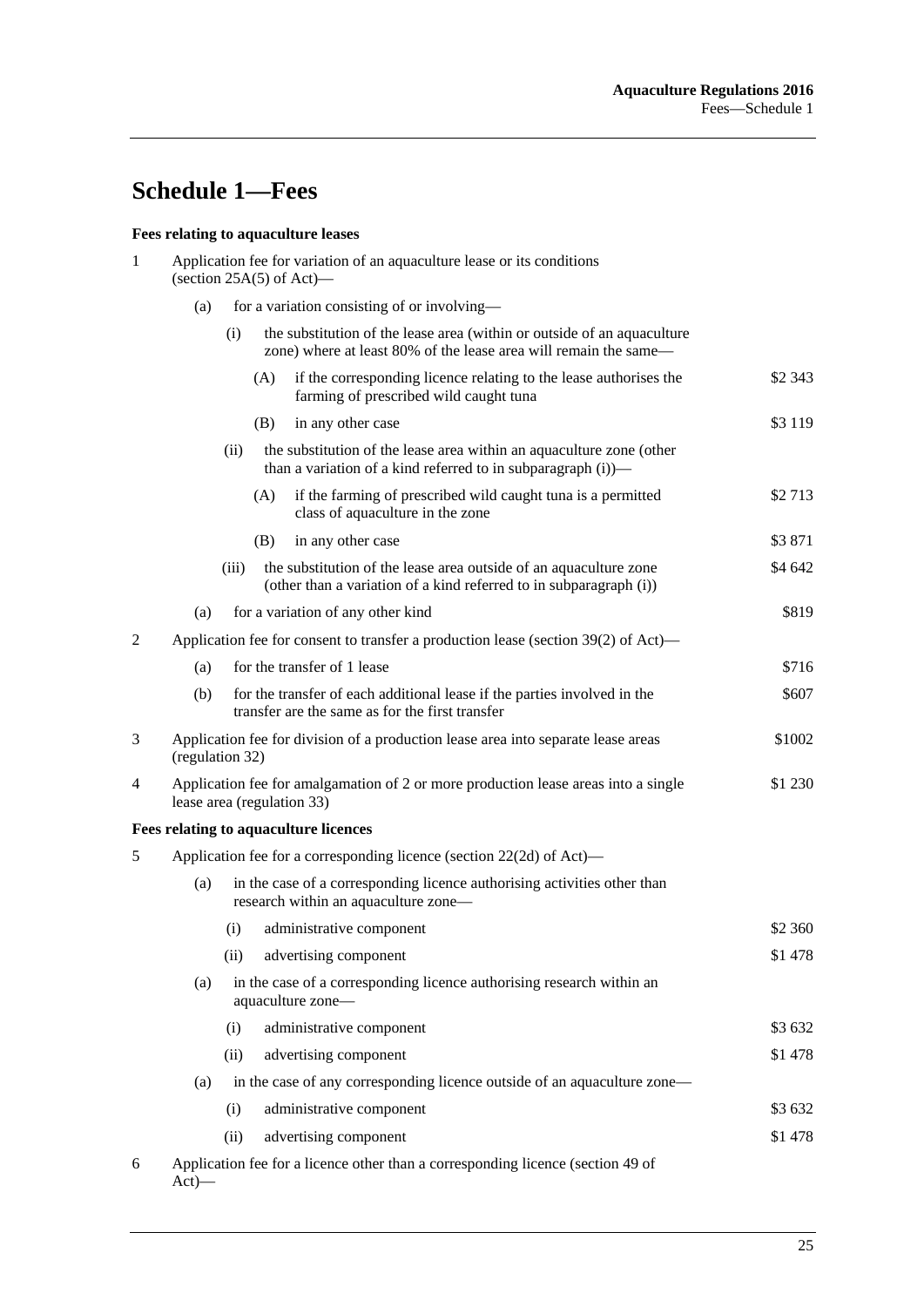| (a)      |                                                              | for a category A licence—                                                                                                                                                                                                                           |         |
|----------|--------------------------------------------------------------|-----------------------------------------------------------------------------------------------------------------------------------------------------------------------------------------------------------------------------------------------------|---------|
|          | (i)                                                          | administrative component                                                                                                                                                                                                                            | \$2 633 |
|          | (ii)                                                         | advertising component                                                                                                                                                                                                                               | \$1478  |
| (a)      |                                                              | for a category B licence—                                                                                                                                                                                                                           |         |
|          | (i)                                                          | administrative component                                                                                                                                                                                                                            | \$2 633 |
|          | (ii)                                                         | advertising component                                                                                                                                                                                                                               | \$1478  |
| (a)      |                                                              | for a category C licence—                                                                                                                                                                                                                           |         |
|          | (i)                                                          | administrative component                                                                                                                                                                                                                            | \$4 151 |
|          | (ii)                                                         | advertising component                                                                                                                                                                                                                               | \$1478  |
| (a)      |                                                              | for a category D licence—                                                                                                                                                                                                                           |         |
|          | (i)                                                          | administrative component                                                                                                                                                                                                                            | \$4 150 |
|          | (ii)                                                         | advertising component                                                                                                                                                                                                                               | \$1478  |
|          |                                                              | Application fee for renewal of an aquaculture licence other than a corresponding<br>licence (section 50A of Act)—                                                                                                                                   |         |
| (a)      |                                                              | for the renewal of 1 licence                                                                                                                                                                                                                        | \$716   |
| (b)      |                                                              | for the renewal of each additional licence if the parties to the licence are<br>the same as for the first renewal                                                                                                                                   | \$650   |
| Note-    |                                                              |                                                                                                                                                                                                                                                     |         |
| of Act)- |                                                              | A corresponding licence is, under section 22(2b) of the Act, renewed on<br>the renewal of the relevant lease without the requirement for an<br>application.<br>Application fee for variation of conditions of an aquaculture licence (section 52(6) |         |
| (a)      |                                                              | in the case of a corresponding licence—                                                                                                                                                                                                             |         |
|          | (i)                                                          | for a simple variation                                                                                                                                                                                                                              | \$1 450 |
|          | (ii)                                                         | for a standard variation                                                                                                                                                                                                                            | \$1918  |
|          | (iii)                                                        | for a complex variation                                                                                                                                                                                                                             | \$3632  |
| (a)      | in the case of a licence other than a corresponding licence- |                                                                                                                                                                                                                                                     |         |
|          | (i)                                                          | for a simple variation                                                                                                                                                                                                                              | \$635   |
|          | (ii)                                                         | for a standard variation                                                                                                                                                                                                                            | \$745   |
|          | (iii)                                                        | for a complex variation                                                                                                                                                                                                                             | \$1 907 |
| $Act)$ — |                                                              | Application fee for consent to transfer an aquaculture licence (section 55(4) of                                                                                                                                                                    |         |
| (a)      |                                                              | in the case of a corresponding licence—                                                                                                                                                                                                             |         |
|          | (i)                                                          | for the transfer of 1 licence                                                                                                                                                                                                                       | \$716   |
|          | (ii)                                                         | for the transfer of each additional licence if the parties involved in<br>the transfer are the same as for the first transfer                                                                                                                       | \$607   |
| (a)      | in the case of a licence other than a corresponding licence— |                                                                                                                                                                                                                                                     |         |
|          | (i)                                                          | for the transfer of 1 licence                                                                                                                                                                                                                       | \$716   |
|          | (ii)                                                         | for the transfer of each additional licence if the parties involved in<br>the transfer are the same as for the first transfer                                                                                                                       | \$607   |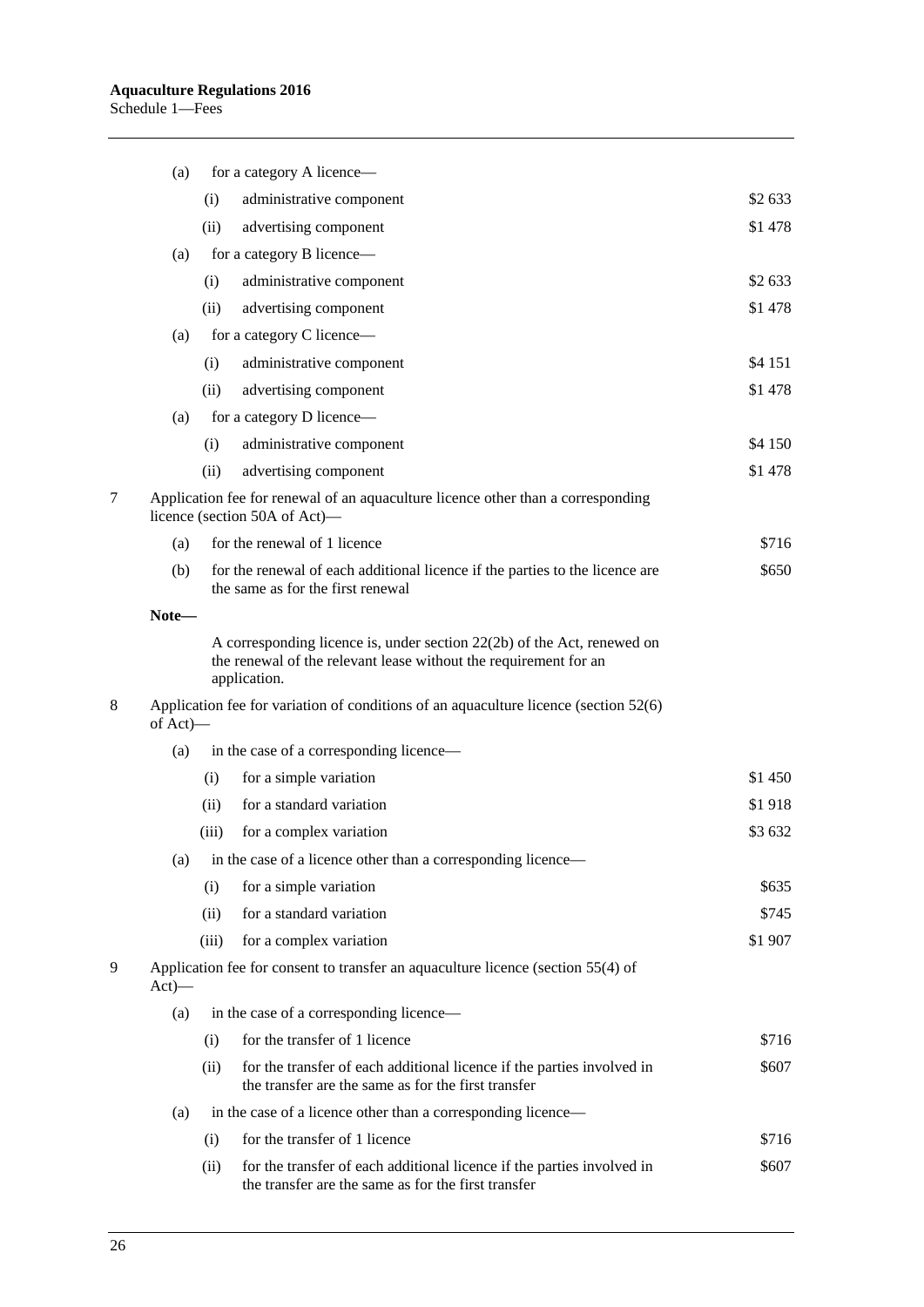| 10 | \$560<br>Application fee for consent to surrender an aquaculture licence other than a<br>corresponding licence (section $56(3)(c)$ of Act)                                          |                                                                                                                     |                                                                                                 |  |  |  |  |  |
|----|-------------------------------------------------------------------------------------------------------------------------------------------------------------------------------------|---------------------------------------------------------------------------------------------------------------------|-------------------------------------------------------------------------------------------------|--|--|--|--|--|
| 11 | Application fee for exemption from environmental reporting requirements<br>(regulation 31)                                                                                          | \$142                                                                                                               |                                                                                                 |  |  |  |  |  |
| 12 |                                                                                                                                                                                     | Application fee for division of a licence area into separate licence areas<br>(regulation 34)                       |                                                                                                 |  |  |  |  |  |
| 13 |                                                                                                                                                                                     | Application fee for amalgamation of 2 or more licence areas into a single licence<br>area (regulation 35)           | \$1 230                                                                                         |  |  |  |  |  |
| 14 | Annual fee for a corresponding licence (section $53(1)$ of Act) for the financial year<br>commencing on 1 July 2016 and for each subsequent financial year-                         |                                                                                                                     |                                                                                                 |  |  |  |  |  |
|    | (a)                                                                                                                                                                                 | for an aquaculture licence to farm prescribed wild caught tuna                                                      | \$12 379                                                                                        |  |  |  |  |  |
|    | (b)                                                                                                                                                                                 | for an aquaculture licence to farm finfish other than prescribed wild<br>caught tuna                                | \$7 160                                                                                         |  |  |  |  |  |
|    | (c)                                                                                                                                                                                 | for an aquaculture licence to farm abalone in a subtidal area                                                       | \$5489                                                                                          |  |  |  |  |  |
|    | (d)                                                                                                                                                                                 | for an aquaculture licence to farm mussels in a subtidal area                                                       | \$1 018                                                                                         |  |  |  |  |  |
|    | (e)                                                                                                                                                                                 | for an aquaculture licence to farm molluscs (other than abalone and<br>mussels) in a subtidal area                  | \$2 109                                                                                         |  |  |  |  |  |
|    | (f)                                                                                                                                                                                 | for an aquaculture licence to farm molluscs (including abalone, but not<br>including oysters) in an intertidal area | \$2073                                                                                          |  |  |  |  |  |
|    | (g)                                                                                                                                                                                 | for an aquaculture licence to farm oysters in an intertidal area                                                    | \$392 plus \$213 for<br>each hectare<br>(rounded to<br>2 decimal places)<br>in the licence area |  |  |  |  |  |
|    | (h)                                                                                                                                                                                 | for an aquaculture licence to farm algae                                                                            | \$1924                                                                                          |  |  |  |  |  |
|    | (i)                                                                                                                                                                                 | for an aquaculture licence authorising the storage of sea cages                                                     | \$1924                                                                                          |  |  |  |  |  |
| 15 | Annual fee for a licence other than a corresponding licence (section $53(1)$ of Act)<br>for the financial year commencing on 1 July 2016 and for each subsequent financial<br>year- |                                                                                                                     |                                                                                                 |  |  |  |  |  |
|    | (a)                                                                                                                                                                                 | for a category A licence                                                                                            | \$503                                                                                           |  |  |  |  |  |
|    | (b)                                                                                                                                                                                 | for a category B licence                                                                                            | \$1 057                                                                                         |  |  |  |  |  |
|    | (c)                                                                                                                                                                                 | for a category C licence                                                                                            | \$2 664                                                                                         |  |  |  |  |  |
|    | (d)                                                                                                                                                                                 | for a category D licence                                                                                            | \$4726                                                                                          |  |  |  |  |  |
|    | <b>Miscellaneous fees</b>                                                                                                                                                           |                                                                                                                     |                                                                                                 |  |  |  |  |  |
| 16 | Application fee for a notation on the register that a specified person has an interest<br>\$184<br>in a lease or licence (section $80(2a)$ of Act)                                  |                                                                                                                     |                                                                                                 |  |  |  |  |  |

# <span id="page-26-0"></span>**Schedule 2—Revocation and transitional provisions Part 1—Revocation of** *Aquaculture Regulations 2005*

# <span id="page-26-1"></span>**1—Revocation of** *Aquaculture Regulations 2005*

The *[Aquaculture Regulations](http://www.legislation.sa.gov.au/index.aspx?action=legref&type=subordleg&legtitle=Aquaculture%20Regulations%202005) 2005* are revoked.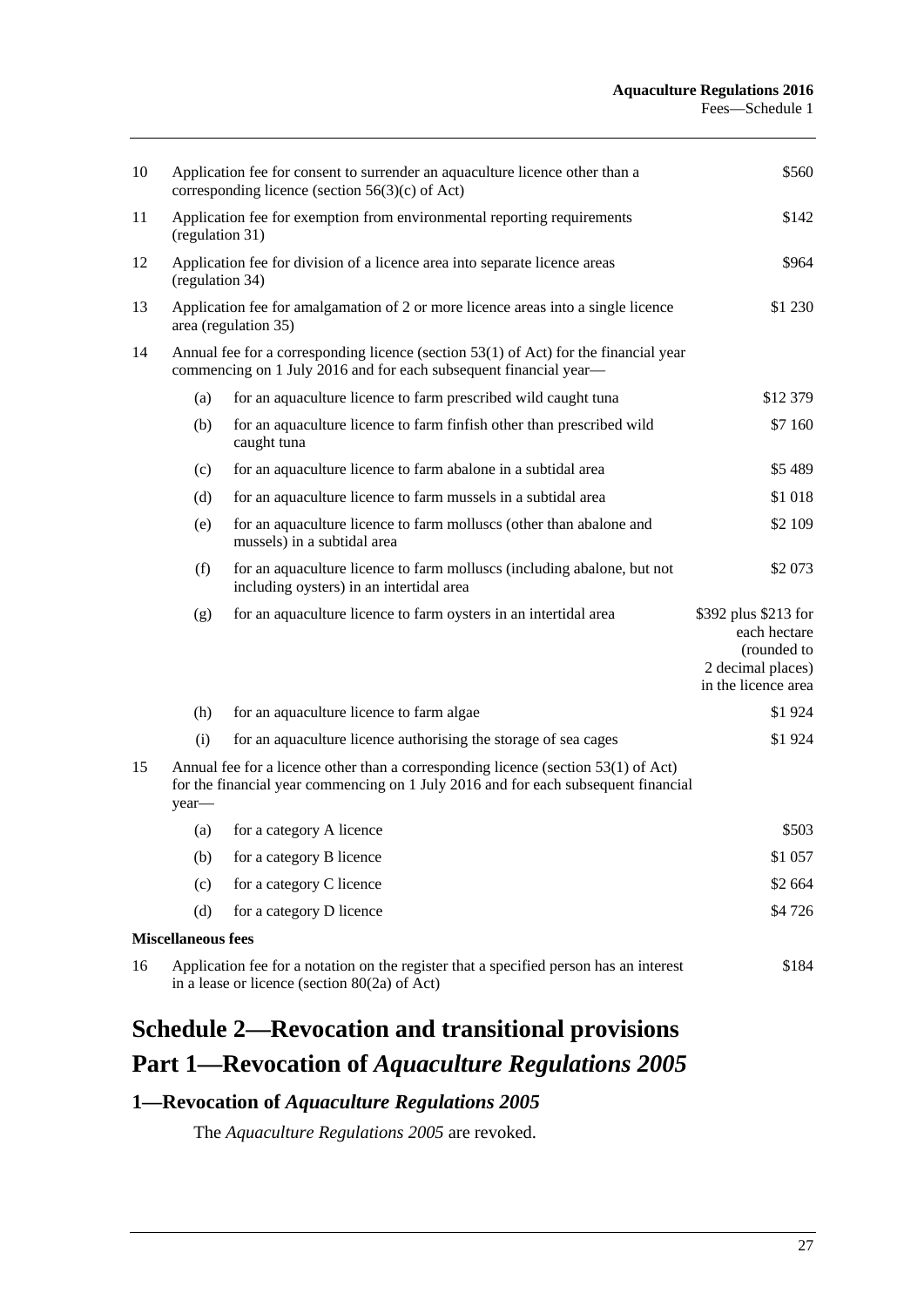# **Part 2—Transitional provisions**

## <span id="page-27-0"></span>**2—Interpretation**

In this Part—

*revoked regulations* means the *[Aquaculture Regulations](http://www.legislation.sa.gov.au/index.aspx?action=legref&type=subordleg&legtitle=Aquaculture%20Regulations%202005) 2005* revoked under Part 1.

#### <span id="page-27-1"></span>**3—Use of chemical substances**

An approval of the Minister obtained by a licensee to use a substance in a particular way and in force under regulation  $10(1)(b)$  of the revoked regulations immediately before the commencement of this clause will be taken to continue, on and from that commencement, as an approval under [regulation](#page-5-6) 10(1)(b) of these regulations in relation to the use of that substance by the licensee.

#### <span id="page-27-2"></span>**4—Aquaculture strategies**

- (1) Subject to [subclause](#page-27-6) (2), if a licensee had a strategy approved by the Minister and in place under regulation 19 of the revoked regulations immediately before the commencement of this clause, the strategy will be taken to continue for the licensee, on and from that commencement, as an individual aquaculture strategy under [Part](#page-10-0) 3 Division [2 Subdivision](#page-10-0) 2 of these regulations.
- <span id="page-27-6"></span>(2) If, on the commencement of this clause, a sector-based aquaculture strategy is in place for the industry sector to which the licensee belongs, the licensee will be taken to have adopted that strategy on that commencement.

#### <span id="page-27-3"></span>**5—Farming structures**

An approval by the Minister obtained by a licensee of a unit to sea floor distance and in force under regulation  $17(1)(d)$  of the revoked regulations immediately before the commencement of this clause will be taken to continue, on and from that commencement, as an approval under [regulation](#page-14-4) 25(d) of these regulations in relation to that matter and that licensee.

#### <span id="page-27-4"></span>**6—Amalgamation of production lease areas**

An approval of the Minister obtained in relation to the number of corners of a substituted lease area and in force under regulation  $30(2)(h)$  of the revoked regulations immediately before the commencement of this clause will be taken to continue, on and from that commencement, as an approval under [regulation](#page-19-1) 33(2)(h) of these regulations in relation to that matter and that lease holder.

#### <span id="page-27-5"></span>**7—Classifications of licences and variations of licences to continue**

A classification by the Minister of a licence, or variation of a licence, under regulation 34 of the revoked regulations, will be taken to continue, on and from that commencement, as a classification of a licence, or variation of a licence, under [regulation](#page-21-2) 37 of these regulations.